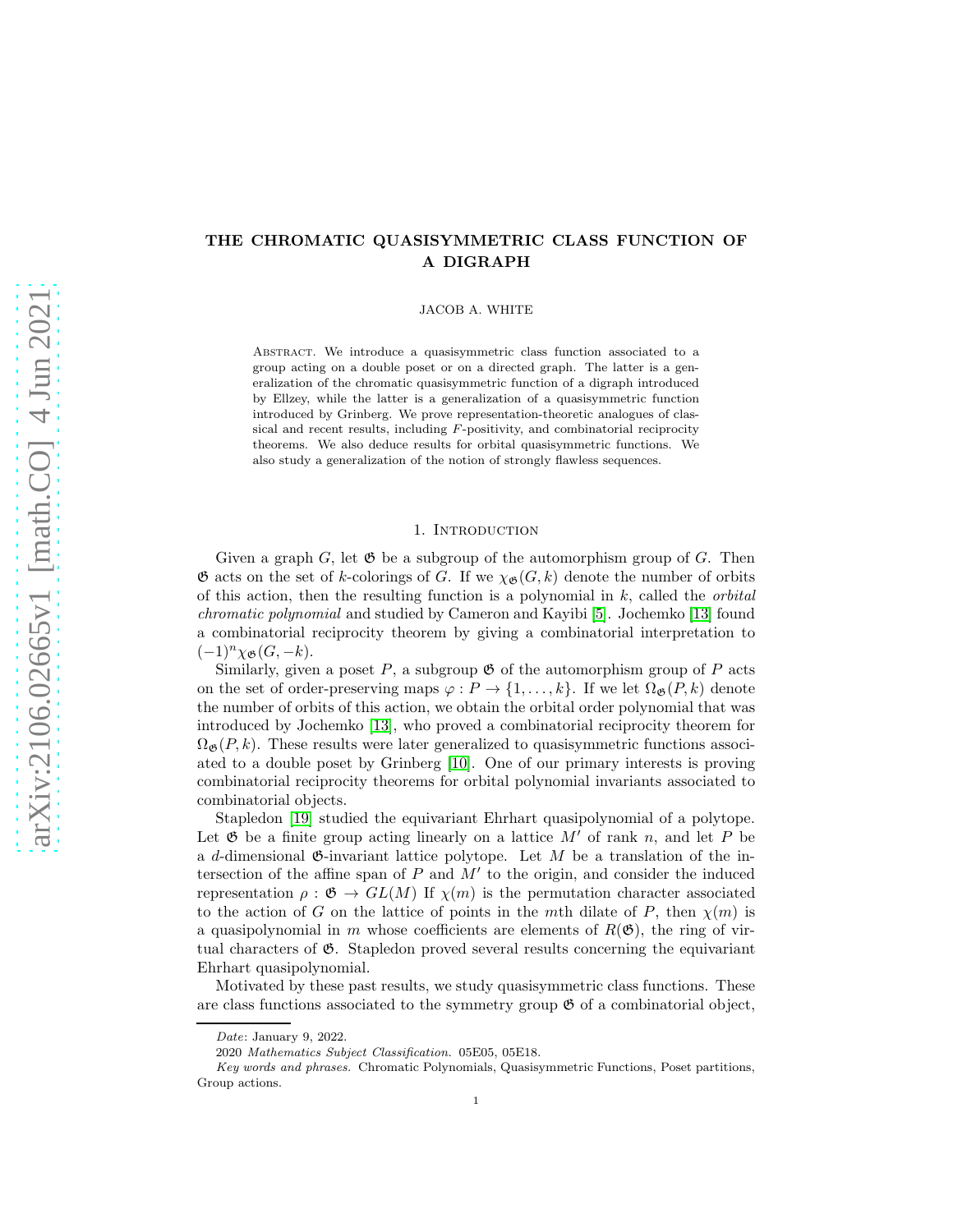#### $\,$  2  $\,$   $\,$  JACOB A. WHITE

whose values are quasisymmetric functions. Equivalently, they are quasisymmetric functions whose coefficients are class functions. If we let  $\mathfrak{G}$  be the trivial group, then we obtain ordinary quasisymmetric functions (and should re-derive classical results). In fact, we can always obtain the ordinary quasisymmetric function by evaluating all characters at the identity element. We can also obtain corresponding orbital quasisymmetric functions, and various polynomial specializations.

The goal of this paper is to study a quasisymmetric class function generalization of the D-partition enumerator of a double poset and of the chromatic polynomial of a directed graph. The former is an class function generalization of an invariant introduced by Grinberg, which in turn is a generalization of the labeled P-partition enumerator studied by Gessel [\[9\]](#page-26-3). We define double posets and related terminol-ogy in Section [3.](#page-8-0) Given a double poset D on a set N, let  $\mathfrak{G}$  be a subset of the automorphism group of D. Then  $\mathfrak{G}$  acts on the set of D-partitions. For  $\mathfrak{g} \in \mathfrak{G}$ , we define

$$
\Omega(D, \mathfrak{G}, \mathbf{x};\mathfrak{g})=\sum_{\sigma: \mathfrak{g}\sigma=\sigma}\prod_{v\in N}x_{\sigma(v)}
$$

where we are summing over D-partitions fixed by q. Then  $\Omega(D, \mathfrak{G}, \mathbf{x})$  is a QSYMvalued class function.

Stanley introduced the chromatic symmetric function [\[18\]](#page-26-4), a symmetric function generalization of the chromatic polynomial. This has been generalized to a chromatic quasisymmetric function by Shareshian and Wachs [\[16\]](#page-26-5) and to directed graphs by Ellzey [\[7\]](#page-26-6). We will study a class function generalization of Ellzey's invariant, defined more explicitly in Section [4.](#page-12-0) Much like the generalization of Shareshian and Wachs, our invariant has an extra variable t: our invariant is a class function that takes on values in the ring of quasisymmetric functions over the field  $\mathbb{C}(t)$ . Given a digraph G on a set N, let  $\mathfrak{G}$  be a subset of the automorphism group of G. Then  $\mathfrak G$  acts on the set of proper colorings of the underlying undirected graph. Ellzey defines a statistic  $asc(f)$  for a coloring. We show that this statistic is also  $\mathfrak{G}\text{-invariant}$ . For  $\mathfrak{g}\in\mathfrak{G}$ , we define

$$
\chi(G, \mathfrak{G}, \mathbf{x}; \mathfrak{g}) = \sum_{f: \mathfrak{g}f = f} t^{\mathrm{asc}(f)} \prod_{v \in N} x_{\sigma(v)}
$$

where we sum over proper colorings of  $G$ . Much like in the case of double posets, the resulting invariant is a class function whose values are quasisymmetric functions over  $\mathbb{C}[t]$ .

Our primary interest is to study generalizations of  $F$ -positivity results, inequalities, and combinatorial reciprocity theorems. Let  $C(\mathfrak{G}, \mathrm{QSYM})$  be the set of class functions with values in QSYM. If we take an element  $\chi(\mathbf{x})$  of  $C(\mathfrak{G}, \mathrm{QSYM})$  and a given basis B for quasisymmetric functions, we say that  $\chi(\mathbf{x})$  is B-effective if  $\chi(\mathbf{x})$  can expressed in the basis B with coefficients that are characters of representations of  $\mathfrak{G}$ . If we let  $\chi_1, \ldots, \chi_k$  denote the irreducible characters of  $\mathfrak{G}$ , then  $R = \{\chi_i B_\alpha : i \in [k], B_\alpha \in B\}$  forms a basis for  $C(\mathfrak{G}, \text{QSYM})$ . If  $\chi(\mathbf{x})$  is B-effective, then  $\chi(\mathbf{x})$  can be expressed as a linear combination of  $\chi_i B_\alpha$  with nonnegative integer coefficients.

We prove that the D-partition quasisymmetric class function for locally special posets is F-effective in Theorem [17.](#page-18-0) The notion of locally special was first introduced by Grinberg, under the name tertispecial. He also suggests locally special as an alternative name. Our results specialize to both known and new results in the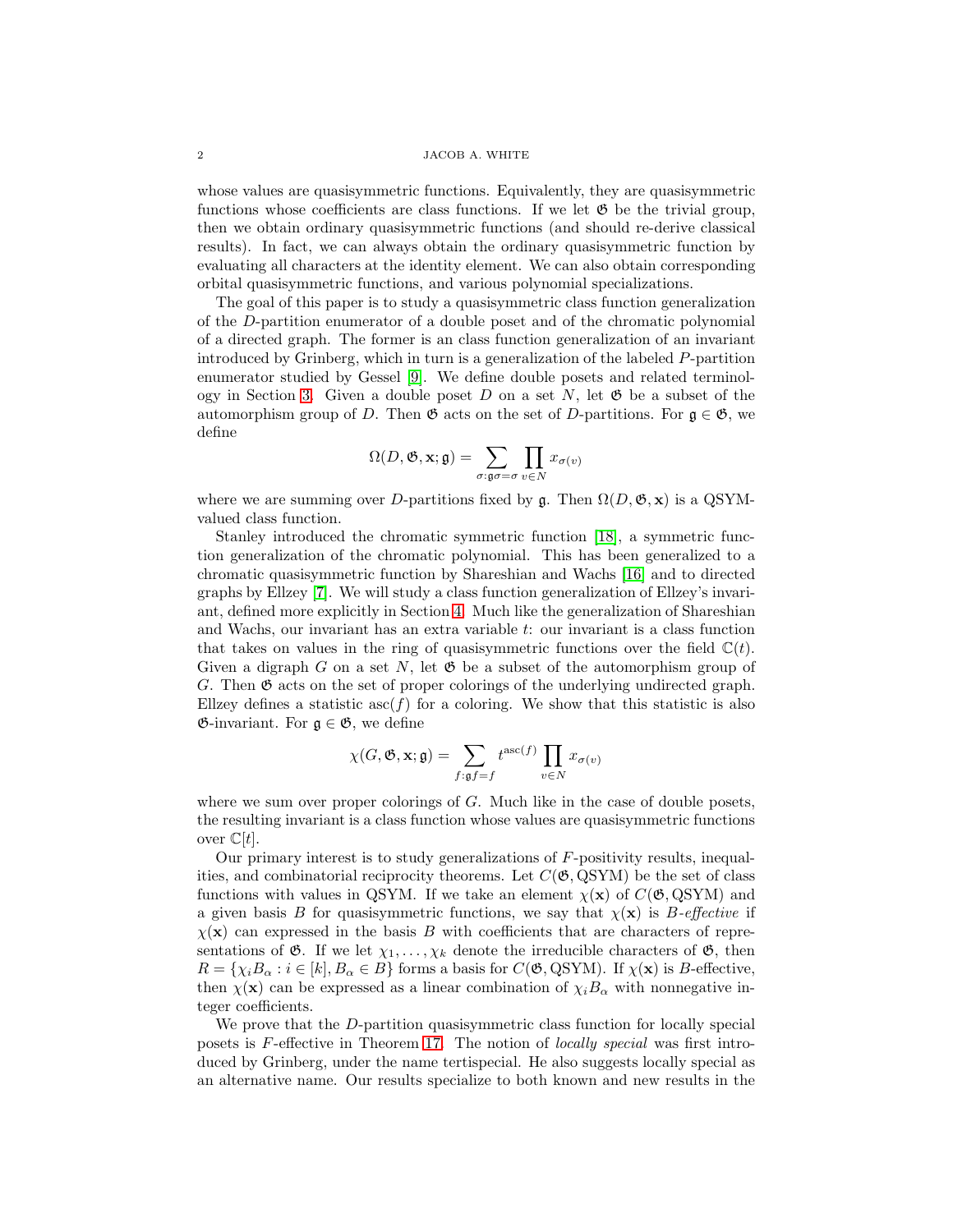literature. We also give a proof that the corresponding orbital D-partition enumerator is  $F$ -positive. This implies that locally special double posets have  $F$ -positive D-partition enumerators, which appears to be new. It also implies  $F$ -positivity for skew Schur functions and for labeled P-partition enumerators.

We also prove in Theorem [19](#page-19-0) that  $\chi(G, \mathfrak{G}, \mathbf{x})$  is also F-effective.

We study polynomial invariants as well. There are lots of results about inequalities for coefficients of chromatic polynomials of graphs with respect to different bases, including recent work that the coefficients of  $(-1)^n \chi(G, -x)$  are unimodal [\[12\]](#page-26-7) and strongly flawless [\[14\]](#page-26-8). Given a sequence  $(f_0, \ldots, f_d)$ , we say the sequence is strongly flawless if the following inequalities are satisfied:

- (1) for  $0 \leq i \leq \frac{d-1}{2}$ , we have  $f_i \leq f_{i+1}$ .
- (2) For  $0 \leq i \leq \frac{d}{2}$ , we have  $f_i \leq f_{d-i}$ .

For this paper, we are focused on the sequence of coefficients for a polynomial  $p(x)$ with respect to the basis  $\binom{x}{k}$ . We refer to these coefficients as the f-vector, and say  $p(x)$  is *strongly flawless* if the f-vector is strongly flawless and nonnegative. We have a representation-theoretic generalization: now the  $f_i$  are required to be effective characters, and we interpret inequalities of the form  $f_i \leq f_k$  as saying that  $f_k - f_i$  is also a character. We refer to such a sequence of characters as *effectively flawless.* We show that  $\Omega(D, \mathfrak{G}, x)$  and  $\chi(G, \mathfrak{H}, x)$  are effectively flawless in Section [6.](#page-17-0) Then we obtain the following theorem:

We also discuss combinatorial reciprocity theorems. In [\[17\]](#page-26-9), he defines a combinatorial reciprocity theorem as 'a result which establishes a kind of duality between two enumeration problems'. The book by Beck and Sanyal [\[4\]](#page-25-1) is full of many examples of such results. In general, we suppose that we have a vector subspace V of a ring of formal power series, and that V comes equipped with an involution  $\omega$ . Given two generating functions  $f, g \in V$ , a *combinatorial reciprocity theorem* is the statement that  $f = \omega g$ . This is more general than the examples that appear in Beck and Sanyal's book, but still fits the general notion Stanley originally proposed.

In this paper,  $V$  is usually vector space of class functions from  $\mathfrak{G}$  to quasisymmetric functions of a fixed degree d, and  $\omega = (-1)^d S$  sgn. Hence a combinatorial reciprocity theorem for a quasisymmetric class function consists of showing that  $(-1)^dS \operatorname{sgn} p(\mathbf{x})$  is M-realizable by giving an explicit description of the resulting permutation characters. The sgn term is the sign representation, which naturally arises as  $\mathfrak{G}$  is always a a permutation group. It arises naturally in the work of Stapledon, Grinberg and Jochemko. We are also able to deduce combinatorial reciprocity theorems for corresponding orbital invariants, and for polynomial invariants as well.

We prove a combinatorial reciprocity theorem for double posets in Theorem [11,](#page-15-0) which involves taking duals of partial orders, and a combinatorial reciprocity theorem for digraphs in Theorem [14,](#page-16-0) which involves group actions on pairs  $(O, f)$ , where  $O$  is an acyclic orientation and  $f$  is a compatible coloring.

The paper is organized as follows. In Section [2,](#page-3-0) we define quasisymmetric functions, review some representation theory, and discuss set compositions. We also discuss polynomials, and quasisymmetric class functions. In Section [3,](#page-8-0) we define double posets, D-partitions and the corresponding D-partition quasisymmetric class function. Then we prove some basic facts about  $\Omega(D, \mathfrak{G}, \mathbf{x})$ . We also discuss some properties about locally special double posets that we need for later proofs. In Section [4,](#page-12-0) we define the chromatic quasisymmetric class function, and provide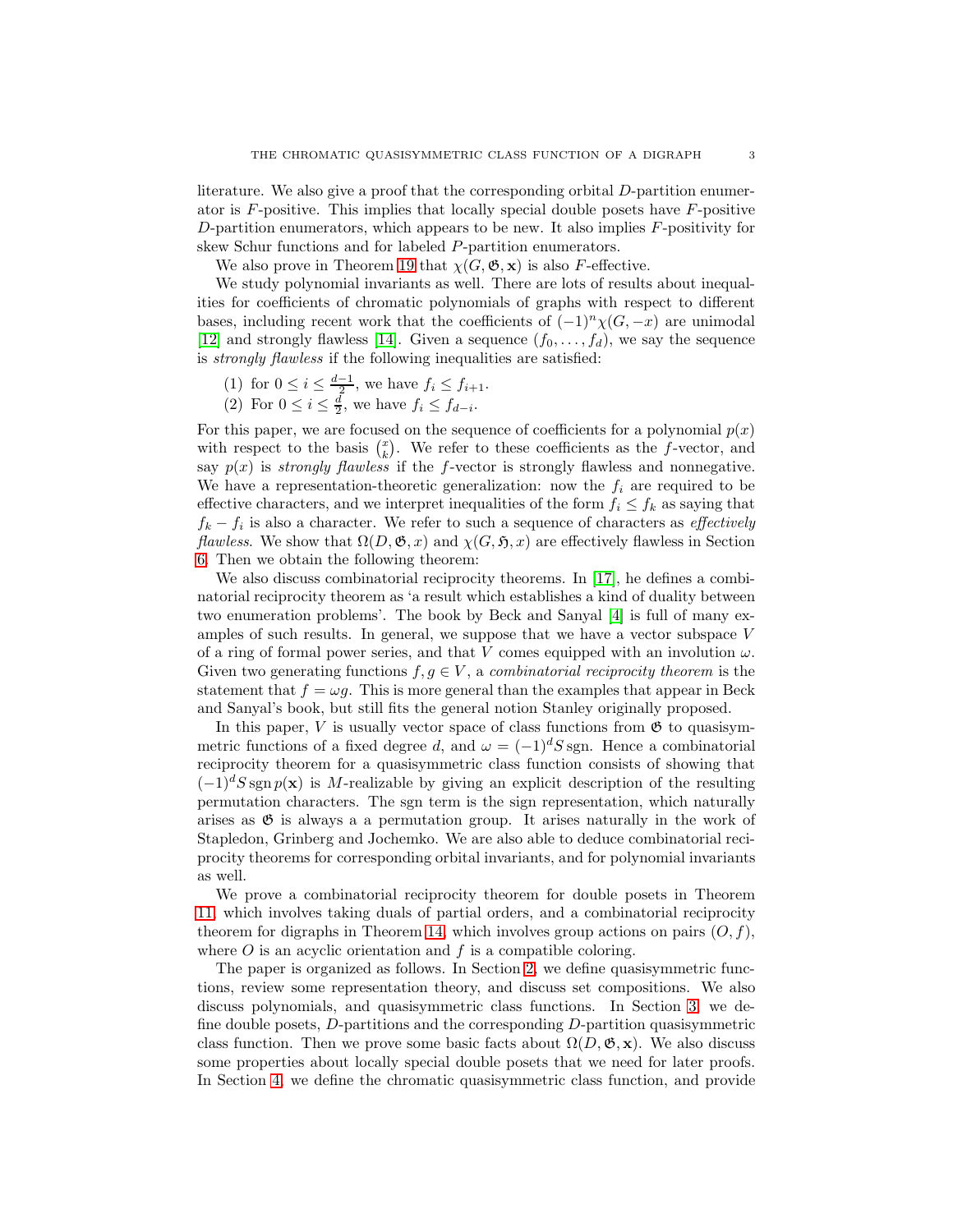a formula expressing  $\chi(G, \mathfrak{G}, \mathbf{x})$  in terms of quasisymmetric class functions related to double posets coming from acyclic orientations of G. In Section [5,](#page-14-0) we prove our combinatorial reciprocity theorems for  $\Omega(D, \mathfrak{G}, \mathbf{x})$  and  $\chi(G, \mathfrak{G}, \mathbf{x})$ . In Section [6,](#page-17-0) we show our polynomial invariants are effectively flawless. We also show other properties about the quasisymmetric functions, and study some examples to show how properties fail for h-vectors. In Section [7,](#page-18-1) we prove F-effectiveness for  $\Omega(D, \mathfrak{G}, \mathbf{x})$ and  $\chi(G, \mathfrak{G}, \mathbf{x})$ . We also establish the corresponding h-effectiveness for the related polynomial invariants, and deduce some F-positivity results as corollaries. In Section [8,](#page-21-0) we define our orbital quasisymmetric functions, and deduce facts about these invariants from the results we have obtained about the quasisymmetric class functions. Finally, in Section [9,](#page-25-2) we discuss some open problems.

# 2. Preliminaries

<span id="page-3-0"></span>Given a basis B for a vector space V, and  $\vec{\beta} \in B, \vec{v} \in V$ , we let  $[\vec{\beta}]\vec{v}$  denote the coefficient of  $\vec{\beta}$  when we expand  $\vec{v}$  in the basis B.

Let  $\mathbf{x} = x_1, x_2, \dots$  be a sequence of commuting indeterminates. Let  $n \in \mathbb{N}$ and let  $f \in \mathbb{K}[[\mathbf{x}]]$  be a homogeneous formal power series in **x**, where the degree of every monomial in  $f$  is  $n$ . Then  $f$  is a quasisymmetric function if it satisfies the following property: for every  $S = \{i_1, \ldots, i_k\}$  with  $i_1 < i_2 < \cdots < i_k$ , and every integer composition  $\alpha_1 + \cdots + \alpha_k = n$ , we have  $\left[\prod_{j=1}^k x_{i_j}^{\alpha_j}\right]$  ${}^{\alpha_j}_{i_j}$ ]  $f = [\prod_{j=1}^{k} x_j^{\alpha_j}] f.$ Often, we will define quasisymmetric functions that are generating functions over functions. Given a function  $f: S \to \mathbb{N}$ , we define  $\mathbf{x}^f = \prod_{v \in S} x_{f(v)}$ . For example, the chromatic symmetric function of a graph G is defined as  $\sum$  $f{:}\overline{V}{\rightarrow}{\mathbb N}$  $\mathbf{x}^{f}$  where the

sum is over all proper colorings of G.

Given an integer composition  $\alpha = (\alpha_1, \alpha_2, \ldots, \alpha_k)$  of n, we let

$$
M_{\alpha} = \sum_{i_1 < \dots < i_k} \prod_{j=1}^k x_{i_j}^{\alpha_j}.
$$

These are the *monomial quasisymmetric functions*, which form a basis for the ring of quasisymmetric functions.

The second basis we focus on is Gessel's basis of fundamental quasisymmetric functions. The set of integer compositions is partially ordered by refinement. With respect to this partial order, the set of integer compositions forms a lattice. The fundamental quasisymmetric function  $F_{\alpha}$  are defined by:

$$
F_{\alpha} = \sum_{\beta \geq \alpha} M_{\beta}.
$$

There is a well-known bijection between subsets of  $[n-1]$  of size  $k-1$  and integer compositions  $\alpha \models n$  of length k, given by defining  $S(\alpha) = {\alpha_1, \alpha_1 + \alpha_2, \dots, \alpha_1 + \alpha_2 + \alpha_2}$  $\dots + \alpha_{k-1}$ . Under this bijection, the lattice of integer compositions is isomorphic to the Boolean lattice. Given a set  $A = \{s_1, \ldots, s_{k-1}\}$  with  $s_1 < s_2 < \cdots < s_{k-1}$ , we have  $S^{-1}(A) = (s_1, s_2 - s_1, s_3 - s_2, \ldots, s_k - s_{k-1}, n - s_k).$ 

There is an important linear transformation on quasisymmetric functions called the antipode:

$$
S(M_{\alpha}) = (-1)^{\ell(\alpha)} \sum_{\beta \leq \alpha} M_{\overline{\beta}}
$$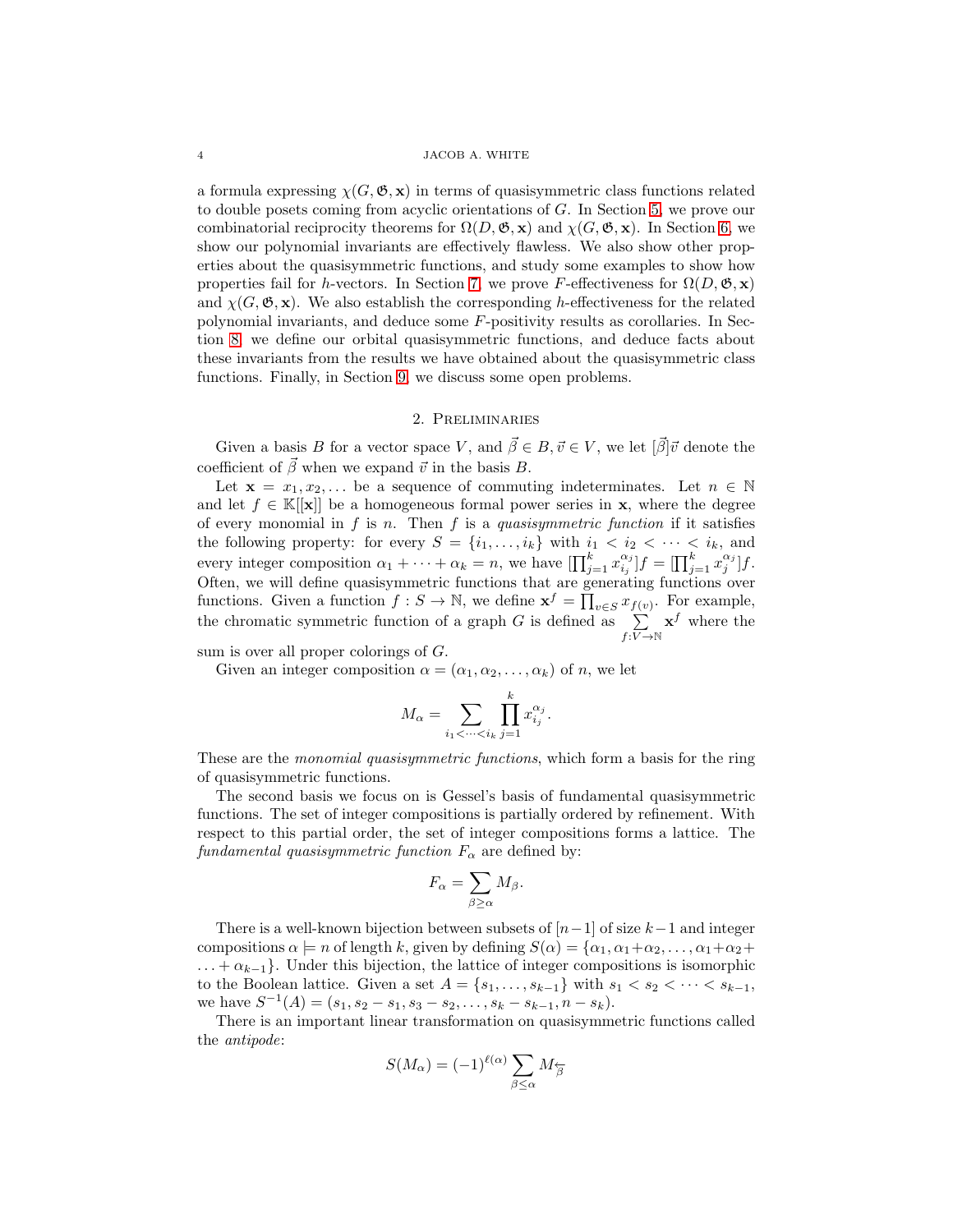where  $\overline{\beta}$  is the composition given by reversing the order of  $\beta$ . Antipodes exist for any graded connected bialgebra, and are analogous to inversion for groups.

Our proofs rely a lot on working with set compositions, and quasisymmetric functions related to set compositions. Given a finite set  $N$ , a set composition is a sequence  $(S_1, \ldots, S_k)$  of disjoint non-empty subsets whose union is N. We denote set compositions as  $S_1|S_2|\cdots|S_k$ , and refer to the sets  $S_i$  as blocks. We use  $C \models N$  to denote that C is a set composition of N, and let  $\ell(C) = k$  be the length of the composition. Given  $C$ , the associated integer composition is  $\alpha(C) = (|C_1|, |C_2|, \ldots, |C_k|)$ . We refer to  $\alpha(C)$  as the type of C. We partially order set compositions by refinement. Finally given a set composition C of type  $\beta$  and  $\alpha \leq \beta$ , let  $C_{\alpha}(C)$  be the unique set composition of type  $\alpha$  such that  $C_{\alpha}(C) \leq C$ .

2.1. Group actions and class functions. Given a group action  $\mathfrak{G}$  on a set X, we let  $X/\mathfrak{G}$  denote the set of orbits. For  $x \in X$ ,  $\mathfrak{G}_x$  is the stabilizer subgroup, and  $\mathfrak{G}(x)$  is the orbit of x. Also, a transversal is a subset  $T \subset X$  such that  $|T \cap O| = 1$ for every orbit O of X. Finally, for  $\mathfrak{g} \in \mathfrak{G}$ , we let  $\text{Fix}_{\mathfrak{g}}(X) = \{x \in X : \mathfrak{g}x = x\}.$ 

There is an action of  $\mathfrak{S}_N$  on the collection of all set compositions of N. Given a permutation  $\mathfrak{g} \in \mathfrak{S}_N$ , and a set composition  $C \models N$ , we let

$$
\mathfrak{g}C = \mathfrak{g}(C_1)|\mathfrak{g}(C_2)|\cdots|\mathfrak{g}(C_k).
$$

Then we obtain an action of  $\mathfrak{S}_N$  on the collection of all set compositions of N.

We assume familiarity with representation theory of finite groups - see [\[8\]](#page-26-10) for basic definitions. Recall that, given any group action of  $\mathfrak G$  on a finite set X, there is a group action on  $\mathbb{C}^X$  as well, which gives rise to a representation. The resulting representations are called permutation representations. We are working with representations over  $\mathbb C$ . We let  $C(\mathfrak G)$  be the ring of class functions of  $\mathfrak G$ . There is an orthonormal basis of  $C(\mathfrak{G})$  given by the characters of the irreducible representations of  $\mathfrak{G}$ . We refer to elements  $\chi \in C(\mathfrak{G})$  that are integer combinations of characters as virtual characters, and elements that are nonnegative integer linear combinations as *effective characters*. Finally, we see  $\chi$  is a *permutation character* if it is the character of a permutation representation. We partially order  $C(\mathfrak{G})$  by saying  $\chi \leq_{\mathfrak{G}} \psi$  if  $\psi - \chi$  is an effective character.

Let R be a C-algebra. Let  $C(\mathfrak{G}, R)$  be the set of class functions from  $\mathfrak{G}$  to R. That is, for every  $\mathfrak{g}, \mathfrak{h} \in \mathfrak{G}$ , and  $\chi \in C(\mathfrak{G}, R)$ , we have  $\chi(\mathfrak{h}\mathfrak{g}\mathfrak{h}^{-1}) = \chi(\mathfrak{g})$ . For our paper, R is usually QSYM or  $\mathbb{C}[x]$ .

Let **B** be a basis for R. For  $b \in \mathbf{B}$ ,  $\mathfrak{g} \in \mathfrak{G}$ , and  $\chi \in C(\mathfrak{G}, R)$ , let  $\chi_b(\mathfrak{g}) = [b]\chi(\mathfrak{g})$ . Then  $\chi_b$  is also a class function. Thus we can write  $\chi = \sum$  $\sum_{b\in \mathbf{B}} \chi_b b$ . Conversely, given a family  $\chi_b$  of class functions, one for each  $b \in \mathbf{B}$  the function  $\chi$  defined by  $\chi(\mathfrak{g}) = \sum$  $\sum_{b \in \mathbf{B}} \chi_b(\mathfrak{g})b$  is a class function in  $C(\mathfrak{G}, R)$ . We say that  $\chi$  if **B**-effective if  $\chi_b$  is an effective character for all  $b \in \mathbf{B}$ . We say that  $\chi$  is **B**-realizable if  $\chi_b$  is a permutation character for all b. If **B** has a partial order on it, then we say  $\chi$  is **B**-increasing if for all  $b \leq c$  in **B**, we have  $\chi_b \leq \sigma \chi_c$ . Assuming  $\chi$  is **B**-effective, this is equivalent to saying that  $\chi_c$  is the character for the representation of  $\mathfrak G$  on some module V, and  $\chi_b$  is the character of a representation of a submodule of V.

A quasisymmetric class function is an element of  $C(\mathfrak{G}, \mathrm{QSYM})$ .

**Proposition 1.** Let  $\chi \in C(\mathfrak{G}, \mathrm{QSYM})$  have degree d. If  $\chi$  if F-effective, then  $\chi$  is M-increasing.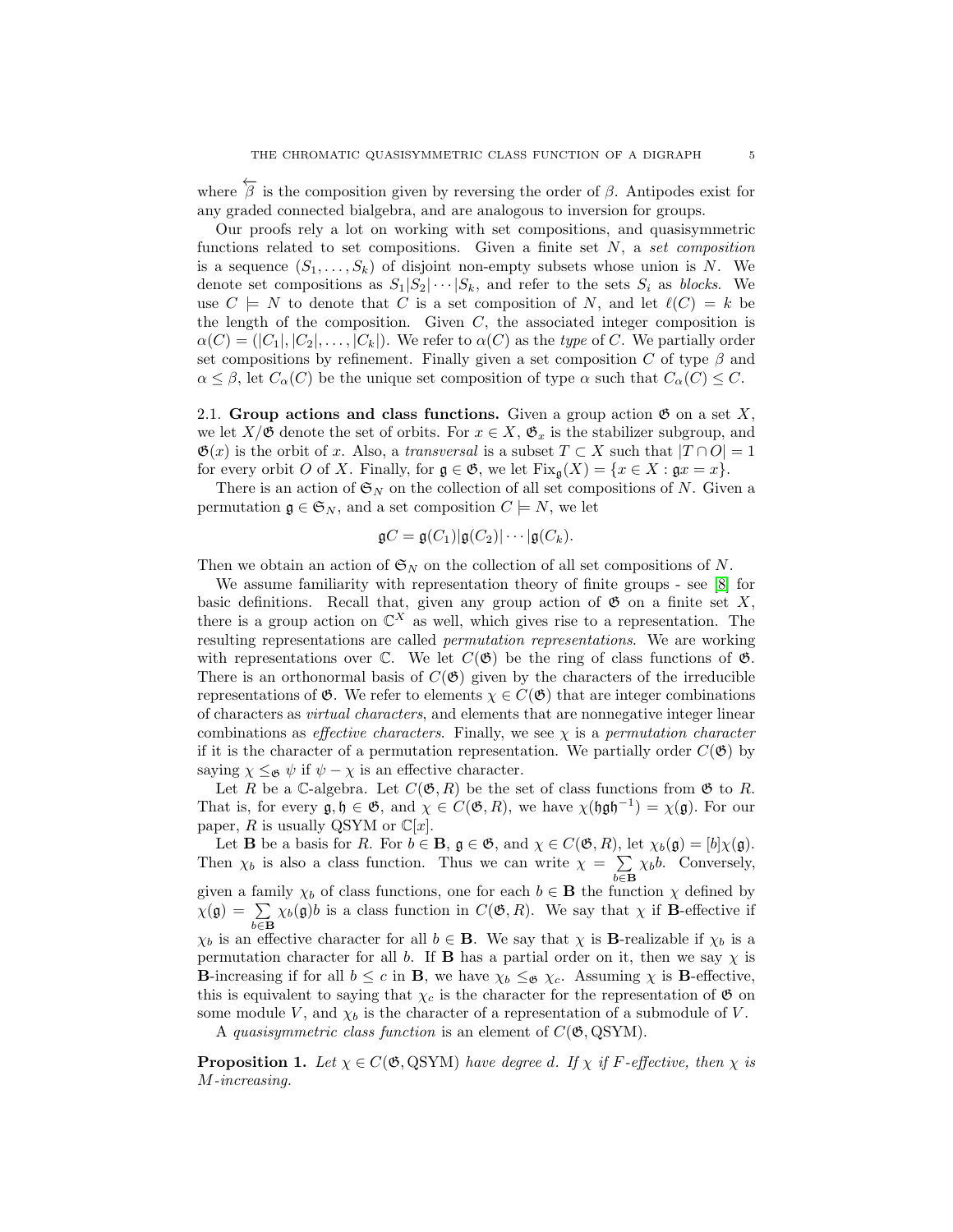*Proof.* Let  $\chi = \sum_{\alpha \models d} \psi_{\alpha} F_{\alpha}$ . Then there exists **&**-modules  $W_{\alpha}$  such that  $\psi_{\alpha}$  is the character of the representation of  $\mathfrak G$  on  $W_\alpha$ . If we let  $V_\alpha = \bigoplus_{\beta \leq \alpha} W_\beta$ , Then  $V_\alpha$ has character  $\sum_{\beta \leq \alpha} \psi_{\beta} = [M_{\alpha}] \chi.$ 

Let  $\alpha \leq \beta$ . Then we see that  $V_{\alpha}$  is a submodule of  $V_{\beta}$ . Hence  $\chi_{\beta} - \chi_{\alpha}$  is the character of the complement of  $V_{\alpha}$  in  $V_{\beta}$ . Thus  $\chi$  is *M*-increasing.

Given a subgroup  $\mathfrak H$  of  $\mathfrak G$ , and a class function  $\chi \in C(\mathfrak H,R)$ , We define the *induced class function*  $\chi \uparrow_{\mathfrak{H}}^{\mathfrak{G}} \in C(\mathfrak{G},R)$  by

$$
\chi \uparrow_{\mathfrak{H}}^{\mathfrak{G}} (\mathfrak{g}) = \frac{1}{|\mathfrak{H}|} \sum_{\mathfrak{k} \in \mathfrak{G}: \mathfrak{k} \mathfrak{g} \mathfrak{k}^{-1} \in \mathfrak{H}} \chi(\mathfrak{k} \mathfrak{g} \mathfrak{k}^{-1}).
$$

Finally, we define a function  $\langle \cdot, \cdot \rangle : C(\mathfrak{G}, R) \times C(\mathfrak{G}, R) \to R$  by  $\langle \chi, \psi \rangle =$  $\frac{1}{|\mathfrak{G}|}\overline{\chi}(\mathfrak{g})\psi(\mathfrak{g})$  where  $\overline{x}$  is the complex conjugate. In the case where  $R = \mathbb{C}$ , this is the usual inner product on class functions.

<span id="page-5-0"></span>**Proposition 2.** Let  $\mathfrak{G}$  be a finite group, let R be a  $\mathbb{C}$ -algebra with basis **B**. Fix  $\chi \in C(\mathfrak{G},R).$ 

- (1) For  $b \in \mathbf{B}$ , we have  $[b]$   $(\chi \uparrow_{\mathfrak{H}}^{\mathfrak{G}}) = ([b] \chi) \uparrow_{\mathfrak{H}}^{\mathfrak{G}}$ .
- (2) Given an irreducible character  $\psi$ , we have  $\langle \chi, \psi \rangle = \sum$  $\sum_{b,c\in B} \langle \chi_b,\psi_c\rangle b\cdot c.$
- <span id="page-5-1"></span>(3) If  $\chi$  is **B**-effective, and  $\psi$  is an irreducible character, then  $\langle \psi, \chi \rangle$  is **B**positive.
- <span id="page-5-2"></span>(4) Suppose **B** is partially ordered. Let  $\psi \in C(\mathfrak{G})$ . If  $\chi$  is B-increasing, then for all  $b \leq c$  in **B** we have  $[b]\langle \psi, \chi \rangle \leq [c]\langle \psi, \chi \rangle$ .

*Proof.* Let  $\mathfrak{g} \in \mathfrak{G}$ . Then

$$
\chi \uparrow_{\mathfrak{H}}^{\mathfrak{G}}(\mathfrak{g}) = \frac{1}{|\mathfrak{H}|} \sum_{\mathfrak{k} \in \mathfrak{G} : \mathfrak{k} \mathfrak{g} \mathfrak{k}^{-1} \in \mathfrak{H}} \chi(\mathfrak{k} \mathfrak{g} \mathfrak{k}^{-1})
$$
  
\n
$$
= \frac{1}{|\mathfrak{H}|} \sum_{\mathfrak{k} \in \mathfrak{G} : \mathfrak{k} \mathfrak{g} \mathfrak{k}^{-1} \in \mathfrak{H}} \sum_{b \in B} \chi_b(\mathfrak{k} \mathfrak{g} \mathfrak{k}^{-1}) b
$$
  
\n
$$
= \sum_{b \in B} \left( \frac{1}{|\mathfrak{H}|} \sum_{\mathfrak{k} \in \mathfrak{G} : \mathfrak{k} \mathfrak{g} \mathfrak{k}^{-1} \in \mathfrak{H}} \chi_b(\mathfrak{k} \mathfrak{g} \mathfrak{k}^{-1}) \right) b
$$
  
\n
$$
= \sum_{b \in B} \chi_b \uparrow_{\mathfrak{H}}^{\mathfrak{G}}(\mathfrak{g}) b.
$$

Thus we see that the first result follows from comparing the coefficient of b on both sides.

Let  $\psi \in C(\mathfrak{G},R)$ . Then

$$
\langle \chi, \psi \rangle = \frac{1}{|\mathfrak{G}|} \sum_{\mathfrak{g} \in \mathfrak{G}} \bar{\chi}(\mathfrak{g}) \psi(\mathfrak{g})
$$
  
= 
$$
\frac{1}{|\mathfrak{G}|} \sum_{\mathfrak{g} \in \mathfrak{G}} \left( \sum_{b \in B} \bar{\chi}_b(\mathfrak{g}) b \right) \left( \sum_{c \in B} \psi_c(\mathfrak{g}) c \right)
$$
  
= 
$$
\sum_{b \in B} \sum_{c \in B} \frac{1}{|\mathfrak{G}|} \sum_{\mathfrak{g} \in \mathfrak{G}} \bar{\chi}_b(\mathfrak{g}) \psi_c(\mathfrak{g}) b \cdot c.
$$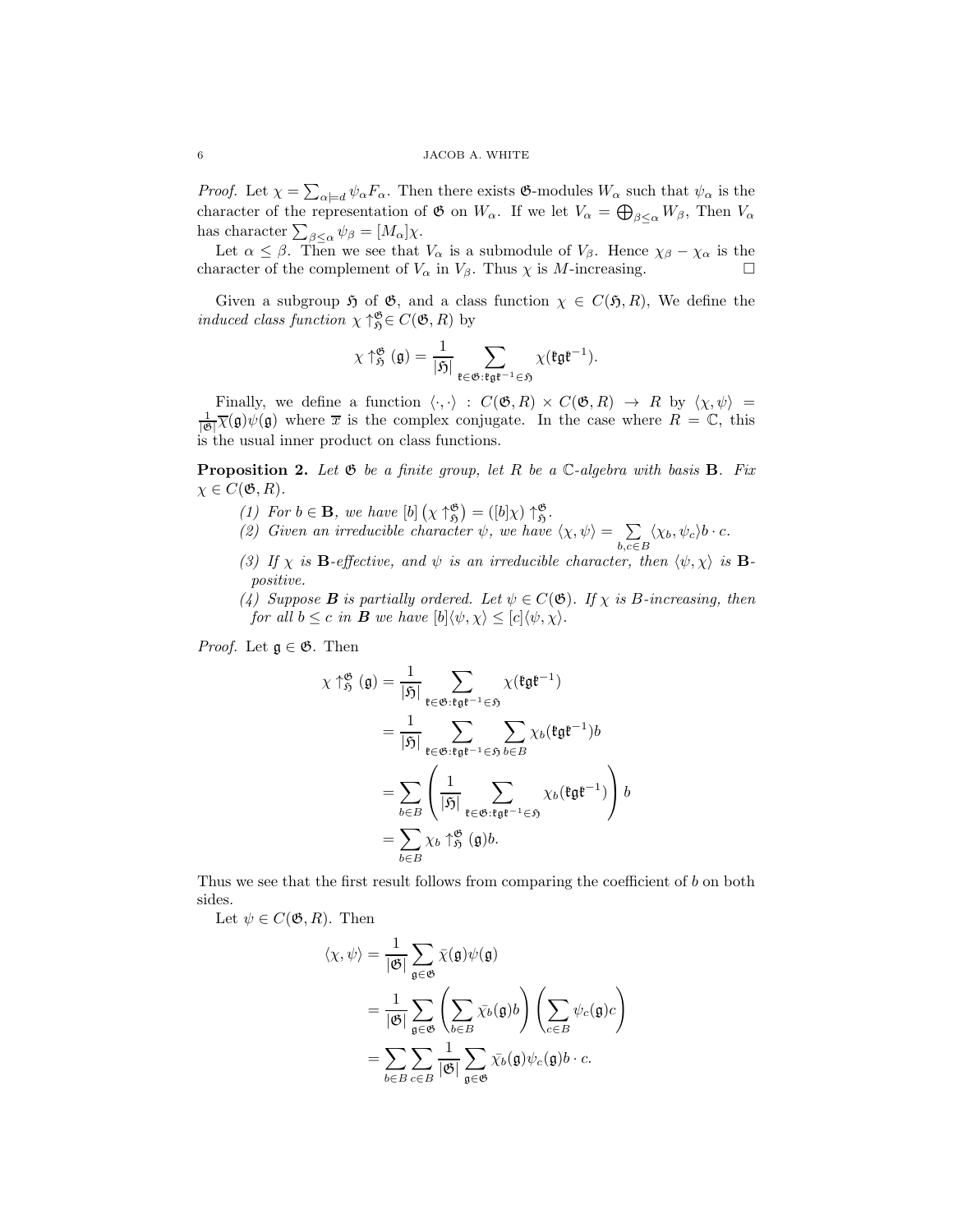For the third claim, let  $\psi$  be an irreducible character. Let  $b \in \mathbf{B}$ . Using the second claim, we have  $[b]\langle \psi, \chi \rangle = \langle \psi, [b] \chi \rangle \ge 0$ . Hence  $\langle \psi, \chi \rangle$  is B-positive.

Now suppose that  $\chi$  is **B**-increasing. Let  $b \leq c \in \mathbf{B}$ . Then there is a representation of  $\mathfrak G$  whose character is  $\rho := [c] \chi - [b] \chi$ . Using the second claim, we see that

$$
[c] \langle \psi, \chi \rangle - [b] \langle \psi, \chi \rangle = \langle \psi, [c] \chi - [b] \chi \rangle = \langle \psi, \rho \rangle \ge 0.
$$
  
Hence 
$$
[c] \langle \psi, \chi \rangle \ge [b] \langle \psi, \chi \rangle.
$$

2.2. Principal specialization. Given a polynomial  $p(x)$  of degree d, define  $h(t) =$  $(1-t)^{d+1} \sum_{m\geq 0} p(m)t^m$ . The sequence of coefficients of  $h(t)$  is the h-vector of  $p(x)$ . We define the f-vector  $(f_0, \cdot, f_d)$  via  $p(x) = \sum_{i=0}^d f_i(\frac{x}{i})$ . We say that  $p(x)$  is *strongly* flawless if the following inequalities are satisfied:

- (1) for  $0 \le i \le \frac{d-1}{2}$ , we have  $f_i \le f_{i+1}$ .
- (2) For  $0 \leq i \leq \frac{d}{2}$ , we have  $f_i \leq f_{d-i}$ .

There is a lot of interest in log-concave and unimodal sequences in combinatorics. We consider strongly flawless sequences to also be interesting, as strongly flawless unimodal sequences can be seen as a generalization of symmetric unimodal sequences. Examples of results with strongly flawless sequences include the work of Hibi [\[11\]](#page-26-11) and Juhnke-Kubitzke and Van Le [\[14\]](#page-26-8).

Given a quasisymmetric function  $F(\mathbf{x})$  of degree d, there is an associated polynomial ps( $F(x)$ ) given by principal specialization. For  $x \in \mathbb{N}$ , we set

$$
x_i = \begin{cases} 1 & i \le x \\ 0 & i > x \end{cases}
$$

The resulting sequence is a polynomial function in  $x$  of degree  $d$ , which we denote by  $ps(F)(x)$ . If we write  $F(\mathbf{x}) = \sum$  $\alpha$ |= $d$  $c_{\alpha}M_{\alpha}$ , then  $f_i = \sum$  $\alpha = d:\ell(\alpha) = i$  $c_{\alpha}$ . Similarly, if we write  $F(\mathbf{x}) = \sum$  $\alpha = n$  $d_{\alpha}F_{\alpha}$ , then  $h_i = \sum$  $\alpha = d:\ell(\alpha) = i$  $d_{\alpha}$ .

The set K[x] is a Hopf algebra, with antipode given by  $Sp(x) = p(-x)$ . Also,  $\varphi$ : QSYM  $\rightarrow \mathbb{K}[x]$  given by  $\varphi(F(\mathbf{x})) = \text{ps}(F)(x)$  is a Hopf algebra homomorphism and  $\varphi(SF(\mathbf{x})) = f(-x)$ .

Let  $F(\mathbf{x}) \in \Omega$ SYM be of degree n, and  $\mathfrak{g} \in \mathfrak{G}$ . Define ps $(F) \in C(\mathfrak{G}, \mathbb{C}[x])$  by  $ps(F)(\mathfrak{g}) = ps(F(\mathbf{x}; \mathfrak{g}))$ . Then  $ps(F)$  is also the principal specialization, resulting in an polynomial class function. If we write  $ps(F) = \sum^{d}$  $\sum_{i=0}^{\infty} f_i\binom{x}{i}$ , then  $(f_0, \ldots, f_d)$  is the *equivariant f-vector* of  $ps(F)$ , which consists of permutation characters. If we write  $\Sigma$  $m \geq 0$  $ps(F)t^m = \frac{h(t)}{(1-t)^n}$ , then the coefficients of  $h(t)$  is the equivariant h-vector of  $ps(F)$ . Note that the entries of the equivariant h-vector are virtual characters. We say ps(F) is h-effective if the entries are effective characters. We say that  $ps(F)$ 

is effectively flawless if we have the following system of inequalities:

- (1) for  $0 \leq i \leq \frac{d-1}{2}$ , we have  $f_i \leq_{\mathfrak{G}} f_{i+1}$ .
- (2) For  $0 \leq i \leq \frac{d}{2}$ , we have  $f_i \leq \mathfrak{s}$   $f_{d-i}$ .

We can obtain results about polynomial class functions from the corresponding quasisymmetric class functions.

<span id="page-6-0"></span>**Proposition 3.** Let  $F(\mathbf{x}) \in \text{QSYM}$  be of degree d, and  $\mathfrak{g} \in \mathfrak{G}$ .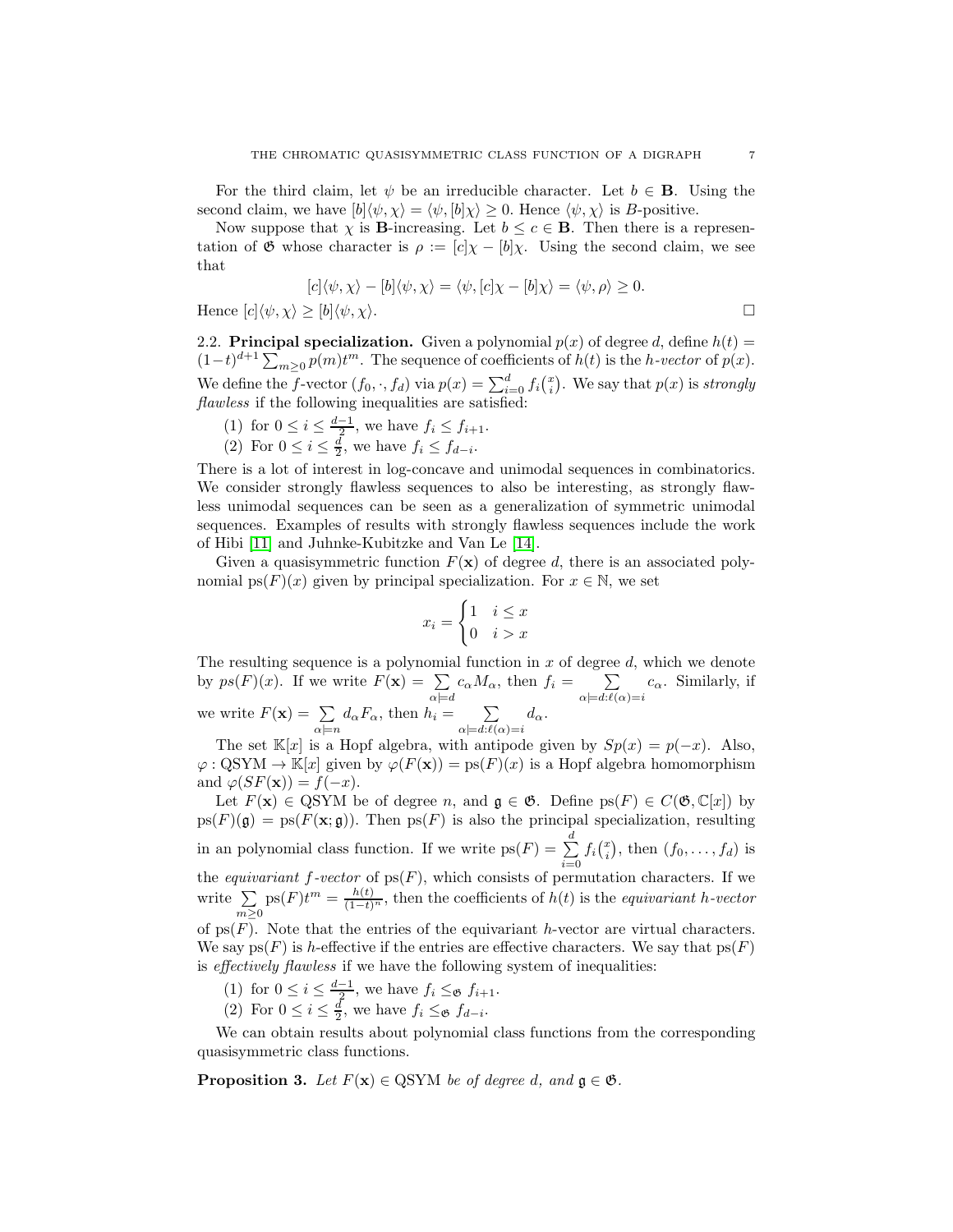- <span id="page-7-1"></span>(1) If we write  $F(\mathbf{x}) = \sum$  $\alpha \models d$  $\chi_{\alpha} M_{\alpha}$ , then  $\text{ps}(F) = \sum_{\alpha}^{d}$  $\sum_{i=0}^{\infty} \chi_{\alpha} {x \choose \ell(\alpha)}.$ (2) If we write  $F(\mathbf{x}) = \sum$  $\alpha \models d$  $\psi_{\alpha}F_{\alpha}$ , then  $h(t) = \sum$  $\alpha = d$  $\psi_\alpha t^{\ell(\alpha)}$ . If  $F(\mathbf{x})$  if  $F$ effective, then  $ps(F)$  is h-effective. (3) If  $G(\mathbf{x}) \in C(\mathfrak{G}, \text{QSYM})$  with  $(-1)^d \text{sgn} SF(\mathbf{x}) = G(\mathbf{x})$ , then  $(-1)^d$  sgn ps $(F)(-x) =$  ps $(G)(x)$ .
- <span id="page-7-2"></span><span id="page-7-0"></span>(4) If  $F(\mathbf{x})$  is M-realizable and M-increasing, then  $ps(F)$  is effectively flawless.
- (5) Let  $\psi$  be an irreducible character. If  $F(\mathbf{x})$  is F-effective, then  $\langle \psi, \mathrm{ps}(F) \rangle$ is h-positive. If  $F(\mathbf{x})$  is M-increasing, then  $\langle \psi, \mathrm{ps}(F) \rangle$  is strongly flawless.

*Proof.* The first three results are proven in a similar manner. Let  $\mathfrak{g} \in \mathfrak{G}$ . Then  $ps(F)(x; \mathfrak{g}) = ps(F(\mathbf{x}; \mathfrak{g}))(x)$ . Since  $F(\mathbf{x}; \mathfrak{g}) = \sum$  $\alpha \models d$  $\chi_{\alpha}(\mathfrak{g})M_{\alpha}$ , we have

$$
\mathrm{ps}(F(\mathbf{x};\mathfrak{g})) = \sum_{\alpha \models d} \chi_{\alpha}(\mathfrak{g}) \binom{x}{\ell(\alpha)}.
$$

The result follows.

For the fourth result, let d be the degree of  $F(\mathbf{x})$ . For each  $\alpha \models d$ , let  $V_{\alpha}$  be a  $\mathfrak{G}\text{-module with character }[M_{\alpha}]F(\mathbf{x})$ . Since  $F(\mathbf{x})$  is M-increasing, we know there exists injective  $\mathfrak{G}$ -invariant functions  $\theta_{\alpha,\beta}: V_{\alpha} \to V_{\beta}$  for every  $\alpha \leq \beta \models d$ . We let  $V_i =$  $\oplus$  $\alpha = d:\ell(\alpha) = i$  $V_{\alpha}$ . Then the character of  $V_i$  is  $f_i$ . To show the inequalities,

it suffices to find  $\mathfrak{G}$ -invariant injections between  $V_i$  and  $V_j$ . Then  $f_j - f_i$  is the character of the complement of  $V_i$  in  $V_j$ .

We need to recall that the boolean lattice, and hence the lattice of integer compositions, has a symmetric chain decomposition, a result due to DeBruijn [\[6\]](#page-25-3). Let  $C(d)$  be the set of integer compositions of d. A symmetric chain decomposition is a partition of  $C(d)$  into saturated chains  $c_1, \ldots, c_m$  with the property that, for each chain  $c_i$ , the sum of the ranks of the first and last element of  $c_i$  is d.

Fix a symmetric chain decomposition D. Fix integers i and j such that  $1 \leq i$  $j \leq d - i$ . Consider an integer composition  $\alpha$  with  $\ell(\alpha) = i$ . Then there exists a chain  $x_1 < x_2 < \cdots < x_k$  in D with  $x_{i-\ell(x_1)+1} = \alpha$ . Define  $\varphi_{i,j}(\alpha) = x_{j-\ell(x_1)+1}$ . We see that the following two facts are true:

- (1) If  $i \leq \frac{d-1}{2}$ , then  $\varphi_{i,i+1}$  is injective.
- (2) If  $i < \frac{d}{2}$ , then  $\varphi_{i,d-i}$  is a bijection.

Let  $1 \leq i \leq \frac{d-1}{2}$ , and let  $\alpha \models d$  with  $\ell(\alpha) = i$ . We define  $\theta_{i,j} : V_i \to V_j$  by requiring  $\theta_{i,j}|_{V_{\alpha}} = \theta_{\alpha,\varphi_{i,j}(\alpha)}$ . Then  $\theta_{i,j}(V_{\alpha}) \subseteq V_{\varphi_{i,j}(\alpha)}$ .

Thus  $\theta_{i,j}$  is an injective  $\mathfrak{G}$ -invariant map. Thus  $V_i$  is isomorphic to a submodule of  $V_{i+1}$ , and we have  $f_i \leq \mathfrak{s}$   $f_{i+1}$ .

Now let  $i \leq \frac{d}{2}$ . Let  $\theta_i : V_i \to V_{d-i}$  be given by  $\theta_i|_{V_\alpha} = \theta_{\alpha, \varphi_{i,d-i}(\alpha)}$ . By a similar argument,  $\theta_i$  is injective and  $\mathfrak{G}$ -invariant. Hence  $V_i$  is isomorphic to a submodule of  $V_{d-i}$ , and  $f_i \leq_{\mathfrak{G}} f_{d-i}$ .

For the last result, let  $\psi$  be an irreducible character. A simple calculation shows that  $\langle \psi, \mathrm{ps}(F) \rangle = \mathrm{ps}(\langle \psi, F \rangle)$ . If  $F(\mathbf{x})$  is F-effective, then  $\langle \psi, F \rangle$  is F-positive. Since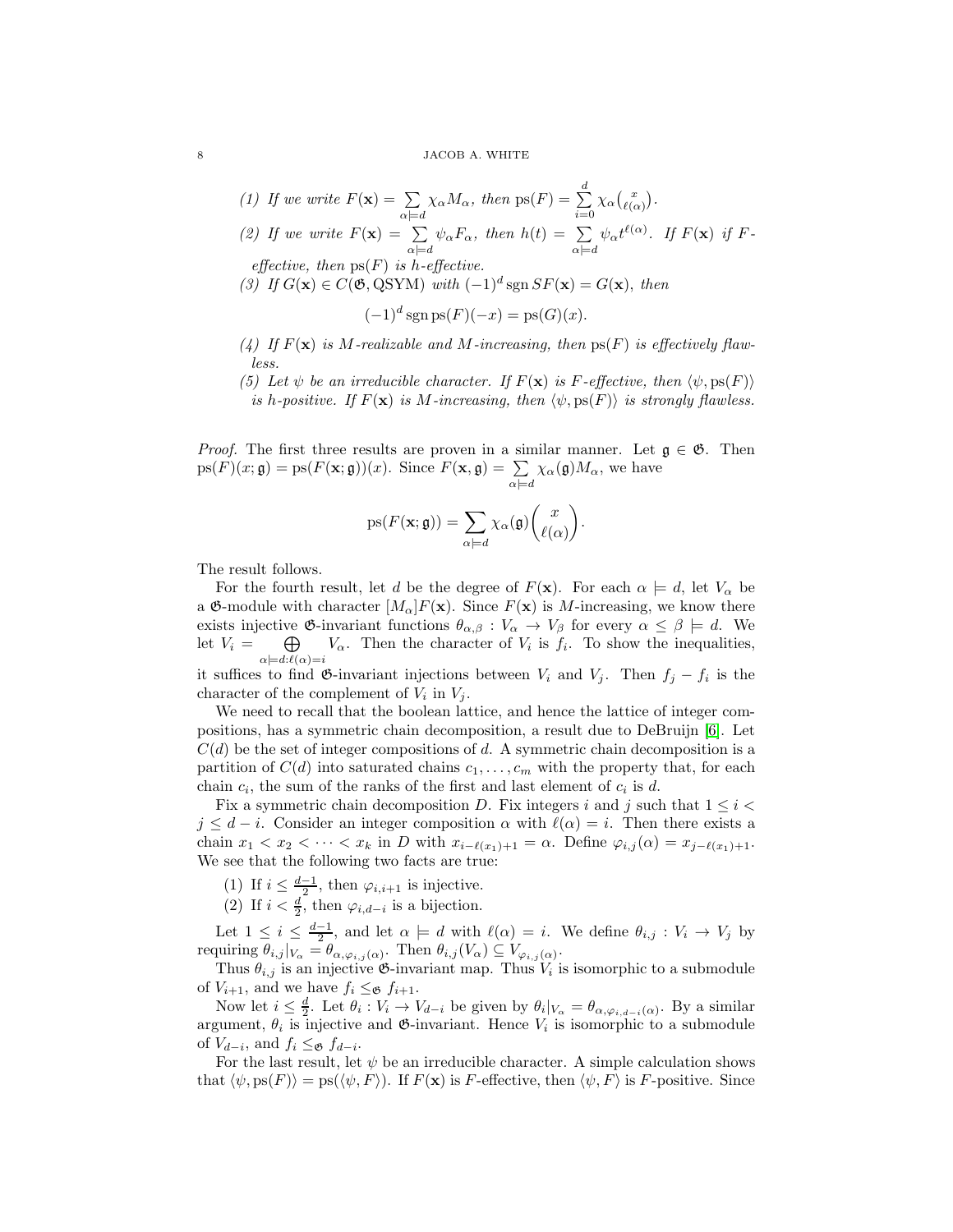

Figure 1. A double poset.

the entries of the h-vector are non-negative sums of coefficients in the F-basis, the h-vector of ps $(\langle \psi, F, \rangle)$  is non-negative.

Finally, suppose that  $F(\mathbf{x})$  is M-increasing. Viewing  $\langle \psi, F(\mathbf{x}) \rangle$  as a quasisymmetric class function for the trivial group. Then  $\langle \psi, F \rangle$  is M-increasing. Hence  $ps(\langle \psi, F \rangle)$  is effectively flawless. Since we are working with the trivial group, we conclude that  $\langle \psi, \text{ps}(F) \rangle$  is strongly flawless.

 $\Box$ 

# 3. DOUBLE POSETS

<span id="page-8-0"></span>Now we will discuss double posets. The Hopf algebra of double posets was introduced by Malvenuto and Reutenauer [\[15\]](#page-26-12). Grinberg associated a quasisymmetric function to any double poset, which is a generalization of Gessel's P-partition enumerator. This quasisymmetric function is studied extensively by Grinberg [\[10\]](#page-26-1), who proved a combinatorial reciprocity theorem.

Given a finite set N, a *double poset* on N is a triple  $(N, \leq_1, \leq_2)$  where  $\leq_1$  and  $\leq_2$  are both partial orders on N. Often for standard poset terminology, we will use  $\leq_i$  as a prefix to specify which of the two partial orders is being referred to. For instance, a  $\leq_1$ -order ideal is a subset that is an order ideal with respect to the first partial order, and a  $\leq_1$ -covering relation refers to a pair  $(x, y)$  such that  $x \prec_1 y$ .

Let D be a double poset on a finite set N, and let  $f : N \to \mathbb{N}$ . Then f is a D-partition if and only if it satisfies the following two properties:

- (1) For  $i \leq_1 j$  in D, we have  $f(i) \leq f(j)$ .
- (2) For  $i \leq_1 j$  and  $j \leq_2 i$  in D, we have  $f(i) < f(j)$ .

Let  $P_D$  be the set of D-partitions. We define the D-partition enumerator by

(1) 
$$
\Omega_{D,\varphi}(D,\mathbf{x}) = \sum_{f \in P_D} \prod_{v \in N} x_{f(v)}
$$

This quasisymmetric function is studied extensively by Grinberg [\[10\]](#page-26-1).

Given a double poset D, a pair  $(m, m') \in M$  is an *inversion* if  $m \leq_1 m'$  and  $m' \leq_2 m$ . Given a set composition  $C \models N$ , we say that C is a D-set composition if it satisfies the following two properties:

(1) For every  $i, C_1 \cup C_2 \cup \cdots \cup C_i$  is a  $\leq_1$ -order ideal.

(2) For every i, there are no inversions in  $C_i$ 

Let  $X_D$  be the set of D-set compositions.

**Proposition 4.** Let D be a double poset. Then 
$$
\Omega(D, \mathbf{x}) = \sum_{C \in X_D} M_{\alpha(C)}
$$
.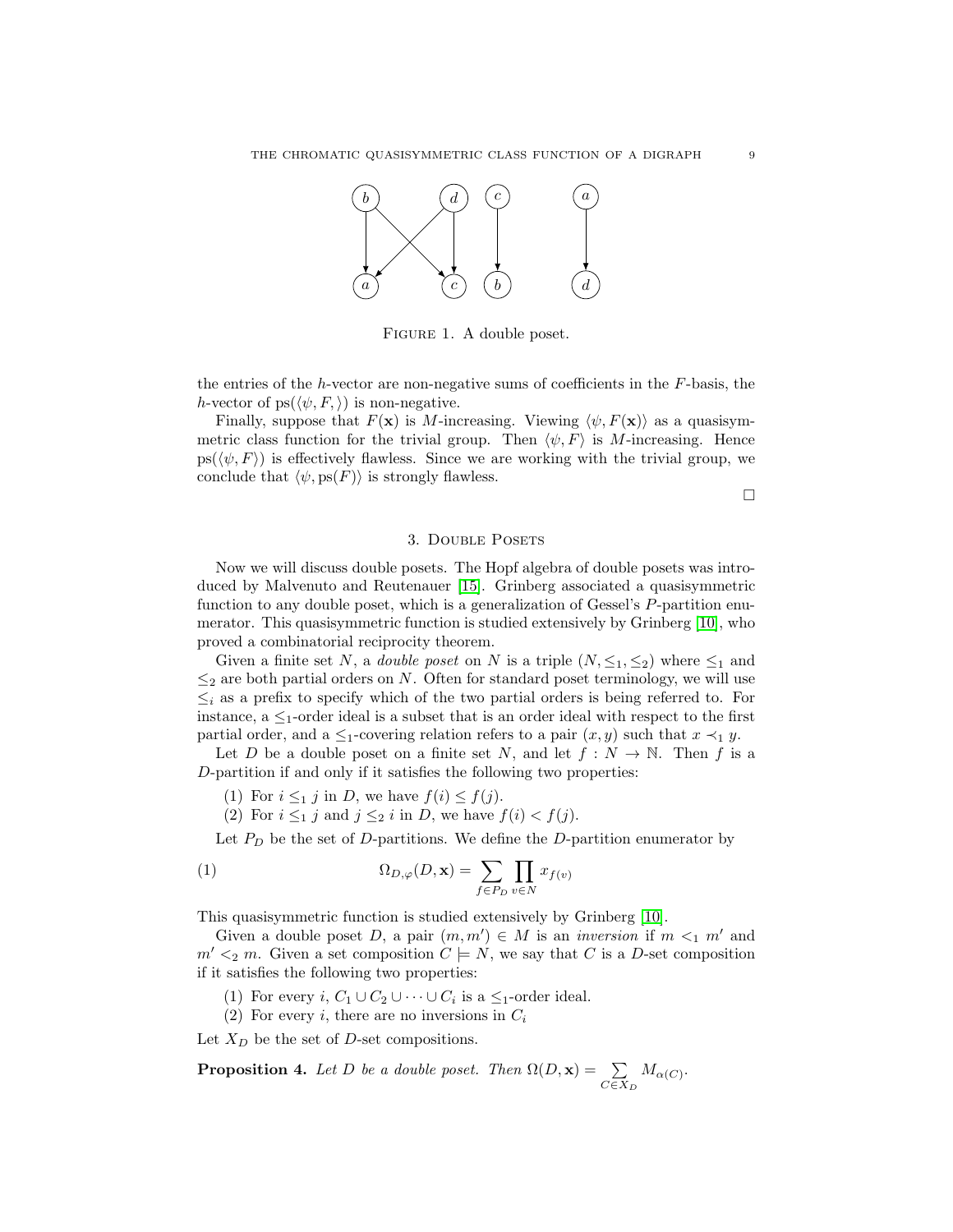

Figure 2. A double poset.

Given a double poset D, an automorphism is a bijection  $\sigma : N \to N$  such that, for all  $x, y \in N$  and all  $i \in \{1, 2\}$ , we have  $x \leq_i y$  if and only if  $\sigma(x) \leq_i \sigma(y)$ . We let  $Aut(D)$  be the automorphism group of D. For instance, for the double poset in Figure [3,](#page-8-0) the permutation  $(ac)(bd)$  is the only nontrivial automorphism. Similarly the only nontrivial automorphism of the double poset in Figure [3](#page-9-0) is the permutation  $(a)(bd)(c).$ 

Let  $\mathfrak{G} \subseteq \text{Aut}(D)$ . For  $\mathfrak{g} \in \mathfrak{G}$ , define

$$
\Omega(D, \mathfrak{G}, \mathbf{x}; \mathfrak{g}) = \sum_{f \in \mathrm{Fix}_{\mathfrak{g}}(P_D)} \mathbf{x}^f.
$$

This is the D-partition quasisymmetric class function.

Naturally, there is an order polynomial class function as well: given a positive integer n, we let  $X_{n,D}$  be the set of D-partitions  $\sigma : D \to [n]$ . Then  $\mathfrak{G}$  acts on  $X_{n,D}$  and we let  $\Omega(D,\mathfrak{G},n)$  be the resulting character.

We give two alternative formulas for  $\Omega(D, \mathfrak{G}, \mathbf{x}; \mathfrak{g})$ , and another formula for the order polynomial class function. Let  $X_{\alpha,D}$  be the set of D-set compositions of type α. Then  $\mathfrak G$  acts on  $X_{\alpha,D}$ . Let  $\chi_{\alpha,D}$  be the resulting character.

**Theorem 5.** Let D be a double poset on a finite set N and let  $\mathfrak{G} \subseteq \text{Aut}(D)$ . Then we have the following identities:

(1)

$$
\Omega(D, \mathfrak{G}, \mathbf{x}; \mathfrak{g}) = \sum_{C \in \text{Fix}_{\mathfrak{g}}(X_D)} M_{\alpha(C)}
$$

(2)

$$
\Omega(D, \mathfrak{G}, \mathbf{x}) = \sum_{\alpha \models |N|} \chi_{\alpha, D} M_{\alpha}
$$

<span id="page-9-0"></span>(3)

$$
\Omega(D, \mathfrak{G}, x) = \sum_{\alpha \models |N|} \chi_{\alpha,D}(D, \mathfrak{G}) \binom{x}{|\alpha|}.
$$

Proof. Fix a double poset D on a finite set N.

For the first formula, let  $f \in Fix_{\mathfrak{g}}(P_D)$ . Let  $i_1 < i_2 < \cdots < i_k$  be the natural numbers for which  $f^{-1}(i_j) \neq \emptyset$ . Define  $C(f) = f^{-1}(i_1) | f^{-1}(i_2) | \cdots | f^{-1}(i_k)$ . This is the composition associated with  $f$ . We see that

$$
M_{\alpha(C)} = \sum_{f \in \text{Fix}_{\mathfrak{g}}(P_D)} \mathbf{x}^f
$$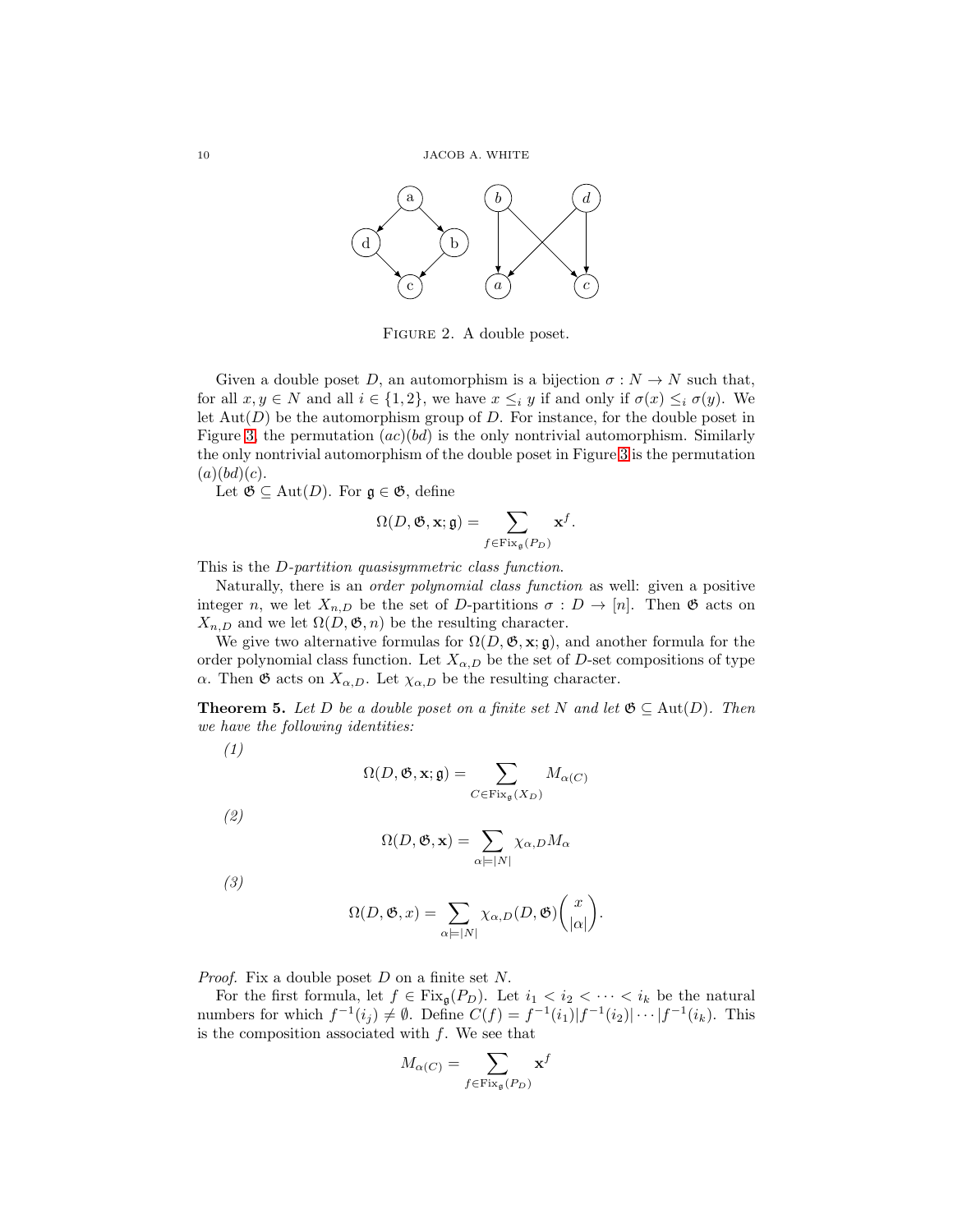and that  $\mathfrak{g} f = f$  if and only if  $\mathfrak{g} C(f) = C(f)$ . Thus we obtain

$$
\sum_{C\in \mathrm{Fix}_\mathfrak{g}(X_D)}M_{\alpha(C)}=\sum_{C\in \mathrm{Fix}_\mathfrak{g}(X_D)}\sum_{f\in \mathrm{Fix}_\mathfrak{g}(P_D)}\mathbf{x}^f=\sum_{f\in \mathrm{Fix}_\mathfrak{g}(P_D)}\mathbf{x}^f.
$$

Given g, we have

$$
\sum_{C \in \mathrm{Fix}_\mathfrak{g}(X_D)} M_{\alpha(C)} = \sum_{\alpha \models |N|} \sum_{C \in \mathrm{Fix}_\mathfrak{g}(X_{\alpha,D})} M_\alpha = \sum_{\alpha \models |N|} \chi_{\alpha,D}(\mathfrak{g}) M_\alpha
$$

and so by the first formula, we conclude that  $\Omega(D, \mathfrak{G}, \mathbf{x}) = \sum_{\alpha}$  $\alpha = |N|$  $\chi_{\alpha,D}M_{\alpha}$ .

For the third formula, let  $\mathfrak{G}$  act trivially on  $\binom{[n]}{k}$ , the collection of k-subsets of  $[n]$ . Then for any integer composition  $\alpha \models |N|$ , we have an action of  $\mathfrak{G}$  on  $\binom{[n]}{\ell}$  $\binom{[n]}{\ell(\alpha)} \times X_{\alpha,D}.$ Given a D-partition  $f: D \to [n]$ , let  $\varphi(f) = (f(N), C(f))$ . Then this defines an isomorphism of G-sets:

$$
X_{n,D} \simeq \bigcup_{\alpha \models |N|} \binom{[n]}{\ell(\alpha)} \times X_{\alpha,D}
$$

The result follows from taking linear spans to obtain  $\mathfrak{G}\text{-modules}$ , and then taking the trace to obtain characters.

As an example, consider the double poset D in Figure [3,](#page-8-0) and let  $\mathfrak{G} = \text{Aut}(D)$ . Let  $\rho$  denote the regular representation. Then

$$
\Omega(D, \mathfrak{G}, \mathbf{x}) = M_{2,2} + \rho(M_{1,1,2} + M_{1,1,1,1})
$$
  
=  $F_{2,2} + \text{sgn}(F_{1,1,2} + F_{2,1,1} - F_{1,1,1,1}) + \rho F_{1,2,1}.$ 

As another example, consider the double poset D in Figure [3,](#page-9-0) and let  $\mathfrak{G} =$ Aut(D). Let  $\rho$  denote the regular representation. Then

$$
\Omega(D, \mathfrak{G}, \mathbf{x}) = M_{1,3} + M_{1,2,1} + \rho(M_{1,1,2} + M_{1,1,1,1})
$$
  
=  $F_{1,3} + sgn F_{1,1,2}.$ 

3.1. Properties of Double Posets. A double poset is locally special if whenever  $y \leq_1$ -covers x, then x and y are  $\leq_2$ -comparable. The double poset in Figure [3](#page-9-0) is locally special, while the double poset in Figure [3](#page-8-0) is not. Grinberg gives several examples of locally special posets, including double posets coming from skew shapes and labeled posets.

We say that an inversion pair  $(x, y)$  is a *descent pair* if  $x \prec_1 y$ .

<span id="page-10-0"></span>**Lemma 6.** Let D be a locally special double poset, and let  $I \subseteq J$  be  $\leq_1$ -order ideals. If D has an inversion pair  $(x, y)$  with  $x, y \in J \setminus I$ , then D has a descent pair  $(w, z)$ with  $w, z \in J \setminus I$ .

*Proof.* We prove the result by induction on  $J \setminus I$ . Let  $x \prec_1 t \leq_1 z$ . Since D is locally special, we have  $x \leq_2 t$  or  $t \leq_2 x$ . In the latter case, we have found a descent pair  $(x, t)$ . In the former case the pair  $(t, y)$  forms an inversion pair. We observe that then interval  $[t, y]$  is equal to  $(y) \setminus (t)$ , where  $(a)$  is the principal order ideal generated by a. Since  $||t, y|| < |J \setminus I|$ , by induction there is a descent pair  $(w, z)$  in [t, y], and we have  $x \leq_1 \prec_1 z \leq y$ .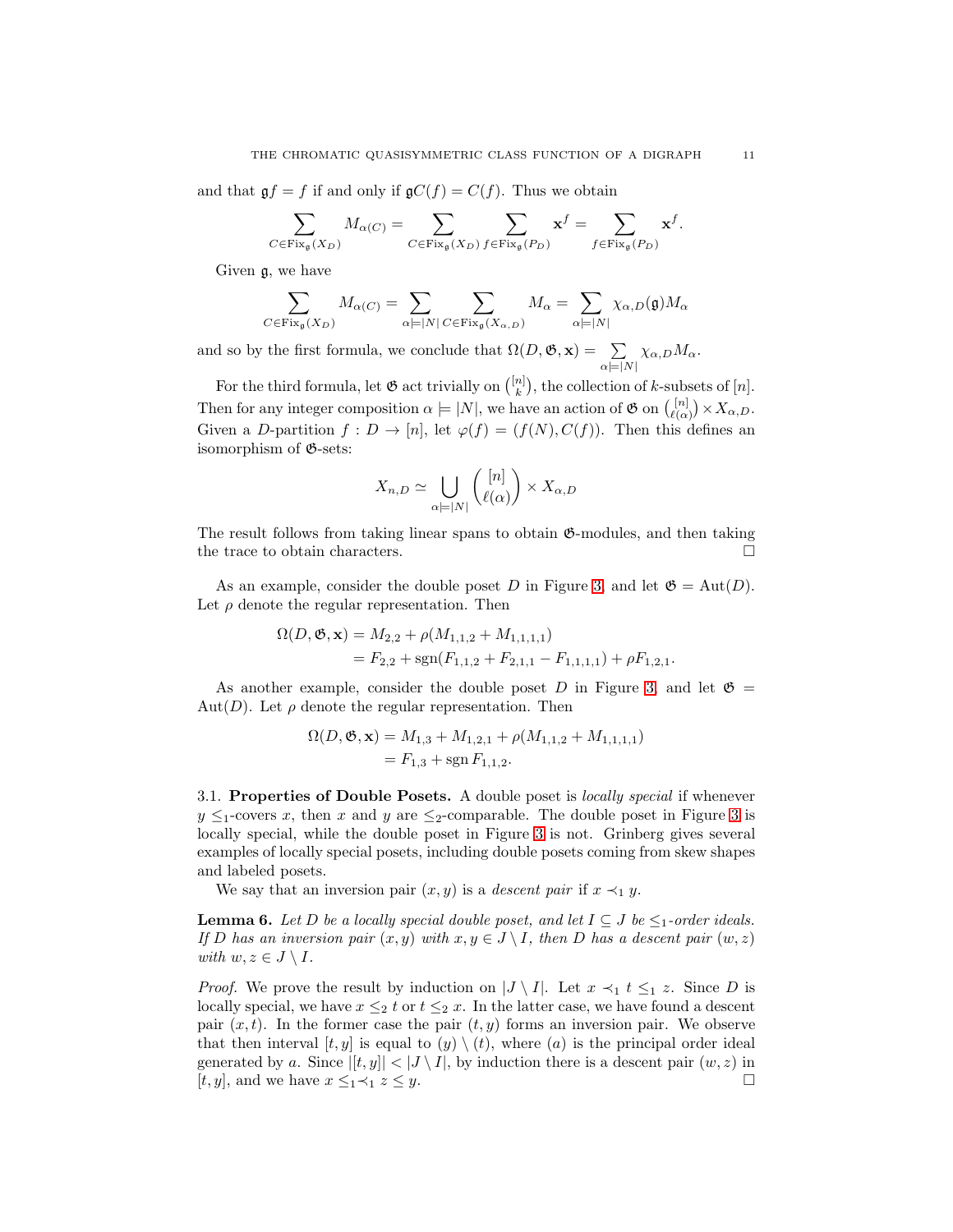For any set  $S \subseteq N$ , and a partial order P on N, we let  $P|_S$  denote the induced poset on S. The same notation is also used for linear orders (which are a special case of partial orders), and for double posets.

We say that a linear order  $\ell$  of N is D-compatible if only if for all pairs  $(I, J)$  of  $\leq_1$ -order ideals with  $I \subseteq J$ , the linear order  $\ell|_{J \setminus I}$  is a  $\leq_1$ -linear extension of  $D|_{J \setminus I}$ if and only if  $D|_{J\setminus I}$  contains no inversion pairs.

<span id="page-11-0"></span>**Lemma 7.** Let  $D$  be a double poset on a finite set  $N$ . If  $D$  is locally special, then there exists a D-compatible linear order.

*Proof.* Let D be a locally special double poset. Let  $G(D)$  be the directed graph obtained by taking the directed edges of the Hasse diagram of  $\leq_1$ , and reversing the direction on edges  $x \prec_1 y$  if  $x >_2 y$ . We claim that  $G(D)$  is acyclic. Suppose that we have a directed cycle C in  $G(D)$ . Let C have vertices  $x_0, x_1, \ldots, x_k$  in order. Note that this means that  $x_i \prec_1 x_{i+1}$  or  $x_{i+1} \prec_1 x_i$  for all i. Since D is locally special, we have  $x_i \leq_2 x_{i+1}$  for all i, which is a contradiction. Thus there is no directed cycle.

We say  $x \leq_P y$  if there is a directed path from y to x in  $G(D)$ . Let  $\ell$  be a linear extension of P. We claim that  $\ell$  is D-compatible.

Let  $I \subseteq J$  be  $\leq_1$ -order ideals. Suppose that there are no inversions in  $J \setminus I$ . Then we see that  $P|_{J\setminus I} = D|_{J\setminus I}$ , and thus  $\ell|_{J\setminus I}$  is a linear extension of  $D|_{J\setminus I}$ . Suppose instead there is an inversion pair  $(x, y)$  in  $J \setminus I$ . By Lemma [6,](#page-10-0) we can choose  $(x, y)$ to be a descent pair. Since  $x \geq_2 y$ , we have  $(x, y)$  is a directed edge in  $G(D)$ , and thus  $x \geq_P y$ . Since  $\ell$  is a linear extension of P, we have  $x >_{\ell} y$ . Therefore  $\ell|_{J \setminus I}$  is not a linear extension of  $D|_{J \setminus I}$ .

$$
\Box
$$

Given a D-compatible linear order  $\ell$ , we can lexicographically order any other linear order of N: given two linear orders  $\pi$  and  $\sigma$ , consider the first i where  $\pi_i \neq \sigma_i$ . Then we say  $\pi <_{\ell} \sigma$  if  $\pi_i <_{\ell} \sigma$ . Let C be a D-set composition for D. We let  $\ell(C)$ be the lexicographically first total refinement of  $C$ . Finally, we can also totally preorder  $X_{\alpha,D}$ , the set of D-set compositions of type  $\alpha$ . Given  $C, C' \in X_{\alpha,D}$ , we say  $C \leq_{\ell} C'$  if and only if  $\ell(C) \leq_{\ell} \ell(C')$ . Note that it is a preorder because it is possible for  $\ell(C) = \ell(C')$ .

We see that a D-set composition with only singleton blocks is a  $\leq_1$ -linear extension. We prove a proposition regarding when such linear extensions are increasing with respect to  $\ell$ . We say that a  $\leq_1$ -linear extension  $\pi$  is *increasing* if  $\pi_1 <_{\ell} \pi_2 <_{\ell} \cdots <_{\ell} \pi_n$ .

<span id="page-11-1"></span>**Proposition 8.** Let D be a locally special double poset, and let  $\ell$  be a D-compatible linear order. Let  $I \subseteq J$  be  $\leq_1$ -order ideals of D. Then  $D|_{J \setminus I}$  has an increasing  $\leq_1$ -linear extension  $\sigma$  if and only if D has no inversions in  $J \setminus I$ . In that case,  $\ell|_{J \setminus I} = \sigma$ , and  $\sigma$  is lexicographically least.

*Proof.* We prove the result by induction on  $k = |J \setminus I|$ . Suppose that  $D|_{J \setminus I}$  has an increasing  $\leq_1$ -linear extension  $\sigma$ . Then  $D|_{J\setminus (I\cup{\{\sigma_1\}})}$  also has a  $\leq_1$ -increasing linear extension. By induction, we see that  $\sigma|_{J\setminus{\{\sigma_1\}}} = \ell|_{J\setminus{I\cup{\{\sigma_1\}}}}$ . Similarly, if we let  $J' = J \setminus {\{\sigma_k\}}$  and we see that  $D|_{J' \setminus I}$  has an increasing  $\leq_1$ -linear extension, and thus  $\sigma|_{\{\sigma_1,\ldots,\sigma_{k-1}\}} = \ell|_{J'\setminus I}$ . Therefore, we have  $\ell|_{J\setminus I} = \sigma$ . Hence  $\ell|_{J\setminus I}$  is a linear extension of  $D|_{J \setminus I}$ , and by definition of D-compatible order, this means that  $J \setminus I$ does not contain any inversions.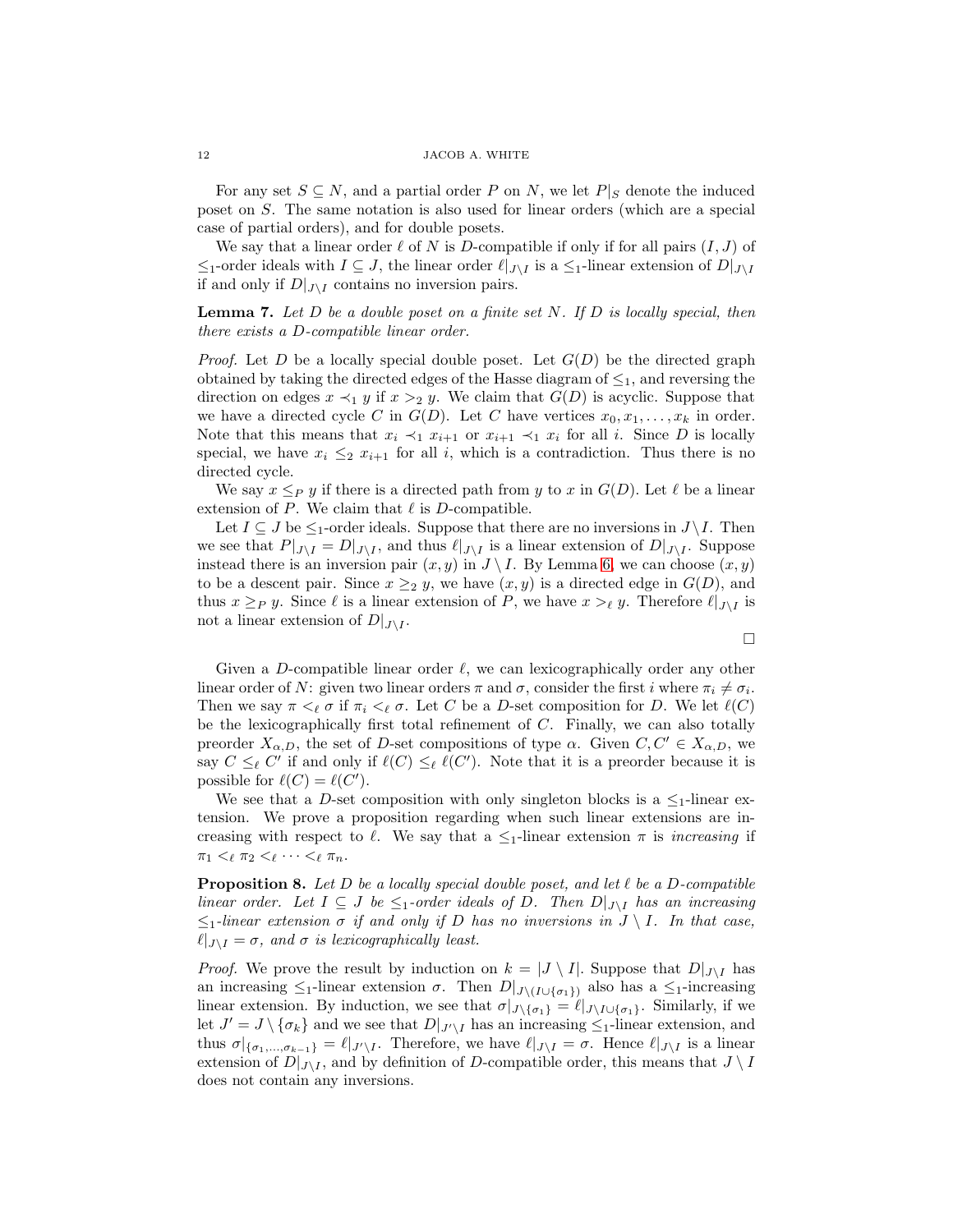

<span id="page-12-1"></span>Figure 3. A digraph

Now we suppose that  $J \setminus I$  has no inversions. Then  $\ell$  restricted to  $J \setminus I$  is a linear extension of  $D|_{J\setminus I}$  with respect to  $\leq_1$ . Moreover,  $\ell|_{J\setminus I}$  is increasing.

Let  $\sigma = \ell|_{J \setminus I}$ . Let  $\tau$  be another increasing  $\leq_1$ -linear extension. Suppose  $\tau_1 \neq \sigma_1$ . Then  $\tau_k = \sigma_1$  for some  $k > 1$ . However, then  $\tau_1 >_{\ell} \tau_k$ , and hence  $\tau$  is not increasing. Thus  $\tau_1 = \sigma_1$ . By induction, we have  $\tau|_{J\setminus\{\tau_1\}}$  and  $\sigma|_{J\setminus\{\sigma_1\}}$  are both increasing  $\leq_1$ linear extensions of  $D|_{J \setminus (I \cup \{\tau_1\})}$ , and hence are equal by induction. Thus  $\sigma = \tau$ .

 $\Box$ 

## 4. Digraph coloring

<span id="page-12-0"></span>We refer to directed graphs as digraphs. We require that there is at most one directed edge between any two vertices. An example appears in Figure [3.](#page-12-1)

Given a digraph G on N, a coloring is a function  $f: N \to \mathbb{N}$  which satisfies:

(1) for every edge  $(u, v)$ ,  $f(u) \neq f(v)$ .

An edge  $(u, v)$  is an f-ascent if  $f(u) < f(v)$ . We let  $\operatorname{asc}(f)$  denote the number of f-descents. An example of a coloring in Figure [3](#page-12-1) is given by  $f(A) = 1$ ,  $f(B) = 2$ ,  $f(C) = 3$ , and  $f(D) = 4$ . This coloring has exactly one ascent, from D to A. Let  $C_G$  denote the set of all colorings, and we let  $C_{n,G} = \{f \in C_G : f(N) \subseteq [n]\}.$ Finally, we let  $C_{k,n,G} = \{f \in C_{n,G} : \mathrm{asc}(f) = k\}.$ 

Definition 9. The *chromatic quasisymmetric function* is

$$
\chi(G, \mathbf{x}) = \sum_{f \in C_G} t^{\mathrm{asc}(f)} \mathbf{x}^f.
$$

Likewise, for  $n \in \mathbb{N}$ , define the *chromatic polynomial* to be

$$
\chi(G, n) = \sum_{f \in C_{n,G}} t^{\mathrm{asc}(f)},
$$

where we sum over all proper colorings  $f : I \to [n]$ .

For example, for the digraph G in Figure [3,](#page-12-1) we have  $\chi(G, x) = 2t^2 M_{2,2}$  +  $4t^2M_{2,1,1} + 4t^2M_{1,2,1} + 4t^2M_{1,1,2} + (4t^3 + 16t^2 + 4t)M_{1,1,1,1}$ . For instance,  $2M_{2,2}$ comes from colorings f where  $f(A) = f(C)$  and  $f(B) = f(D)$ . In all such cases, there ends up being two ascents.

Now we define the automorphism group of a digraph. Given a digraph  $G$  on a finite set N, a bijection  $\mathfrak{g}: N \to N$  is an *automorphism* if for every  $u, v \in N$ , we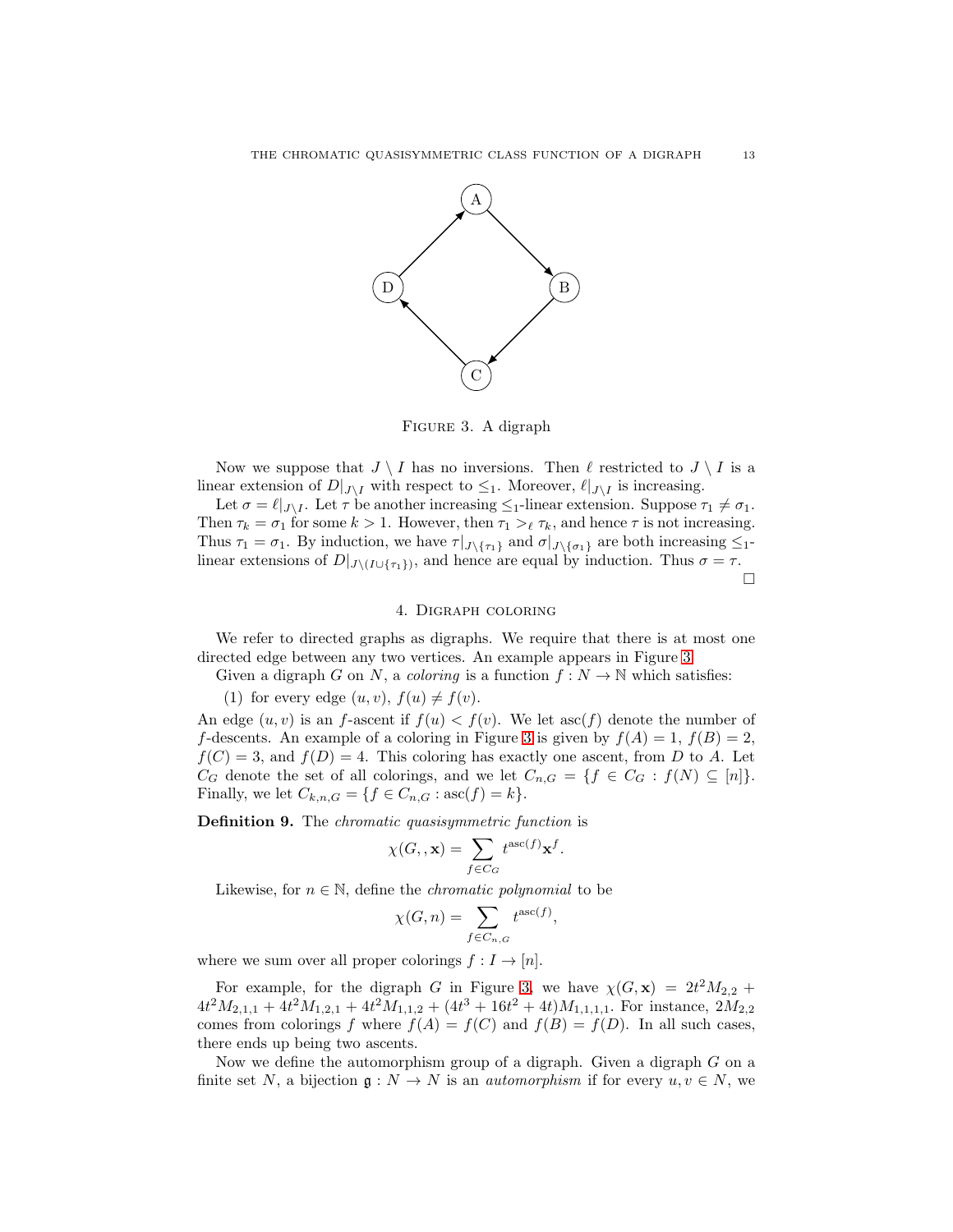have  $(u, v) \in E(G)$  if and only if  $(\mathfrak{g}(u), \mathfrak{g}(v)) \in E(G)$ . Let  $Aut(G)$  be the set of automorphisms of  $G$ , which forms a group. For the digraph  $G$  appearing in Figure [3,](#page-12-1) the automorphism group is isomorphic to  $C_4$ , the cyclic group of order 4, acting by rotations.

Now we define the chromatic quasisymmetric class function. Let  $\mathfrak{G} \subset \text{Aut}(G)$ . For  $\mathfrak{g} \in \mathfrak{G}$ , we let

$$
\chi(G, \mathfrak{G}, \mathbf{x}; \mathfrak{g}) = \sum_{f \in \text{Fix}_{\mathfrak{g}}(C_G)} t^{\text{asc}(f)} \mathbf{x}^f
$$

where the sum is over all proper colorings of  $G$ . This defines a class function on  $\mathfrak{G}$  whose values are quasisymmetric functions over  $\mathbb{Q}[t]$ . This is the *chromatic* quasisymmetric class function associated to G.

As an example, consider the digraph in Figure [3,](#page-12-1) and let  $\mathfrak{G} = \mathbb{Z}/4\mathbb{Z}$  act via rotation. Let  $\rho$  denote the regular representation. Then

$$
\chi(G, \mathfrak{G}, t, \mathbf{x}) = (1 + \text{sgn})t^2 M_{2,2} + \rho t(tM_{2,1,1} + tM_{1,2,1} + tM_{1,1,2}) + (1 + 4t + t^2)M_{1,1,1,1}.
$$

We let  $\chi_i : \mathbb{Z}/4\mathbb{Z} \to \mathbb{C}$  be given by  $\chi_i(j) = i^j$ , and  $\chi_{-i} : \mathbb{Z}/4\mathbb{Z} \to \mathbb{C}$  be given by  $\chi_{-i}(j) = (-i)^j$ . Then

$$
\chi(G, \mathfrak{G}, t, \mathbf{x}) = (1 + \text{sgn})t^2(F_{2,2} + 3F_{1,1,1,1}) + t^2(\chi_i + \chi_{-i})(F_{2,1,1} + F_{1,1,2})
$$
  
+  $\rho(tF_{1,1,1,1} + t^2F_{1,2,1} + t^3F_{1,1,1,1}).$ 

We detail some formulas relating the chromatic quasisymmetric class function of a digraph  $G$  to  $D$ -partition quasisymmetric class functions. The key concept for proving identities is an acyclic orientation. For a directed graph  $G$ , an acyclic orientation is another digraph  $O$  on the same vertex set, with no directed cycles, such that, for every  $u, v \in N$ , we have  $(u, v) \in G$  if and only if  $(u, v) \in E(O)$  or  $(v, u) \in E(O)$ . An O-ascent is an edge  $(u, v) \in E(D)$  where  $(u, v) \in E(O)$ . We let asc(O) be the number of O-ascents. We let  $\mathcal{A}(G)$  be the set of acyclic orientations. Given an acyclic orientation  $O$ , there is a natural double poset associated with  $O$ : for  $x, y \in N$ , we say  $x \leq_1 y$  if and only if there is a directed path from y to x in O. Then we define  $x \leq_2 y$  if and only if  $y \leq_1 x$ .

**Lemma 10.** Let G be a directed graph and let  $\mathfrak{G} \subseteq \text{Aut}(G)$ .

(1) For  $\mathfrak{g} \in \mathfrak{G}$ , we have

$$
\chi(G, \mathfrak{G}, t, \mathbf{x}; \mathfrak{g}) = \sum_{O \in \text{Fix}_{\mathfrak{g}}(\mathcal{A}(G))} t^{\text{asc}(O)} \Omega(P_O, \mathfrak{G}_O, \mathbf{x}; \mathfrak{g}).
$$

(2) We have

$$
\chi(G,\mathfrak{G},t,\mathbf{x}) = \sum_{O \in \mathcal{A}(G)} \frac{t^{\mathrm{asc}(O)}}{|\mathfrak{G}(O)|} \Omega(P_O,\mathfrak{G}_O,\mathbf{x}) \uparrow_{\mathfrak{G}_O}^{\mathfrak{G}}.
$$

<span id="page-13-0"></span>(3) Let  $\mathcal T$  be a transversal for the group action of  $\mathfrak{G}$  on  $A(G)$ . We have

$$
\chi(G, \mathfrak{G}, \mathbf{x}) = \sum_{O \in \mathcal{T}} t^{\mathrm{asc}(O)} \Omega(P_O, \mathfrak{G}_O, \mathbf{x}) \uparrow_{\mathfrak{G}_O}^{\mathfrak{G}}.
$$

*Proof.* Let  $\mathfrak{g} \in \mathfrak{G}$ , and let f be a proper coloring of G. Let  $O_f$  be the orientation of G given by directing v to u if  $f(v) > f(u)$ . Then  $O_f$  is an acyclic orientation.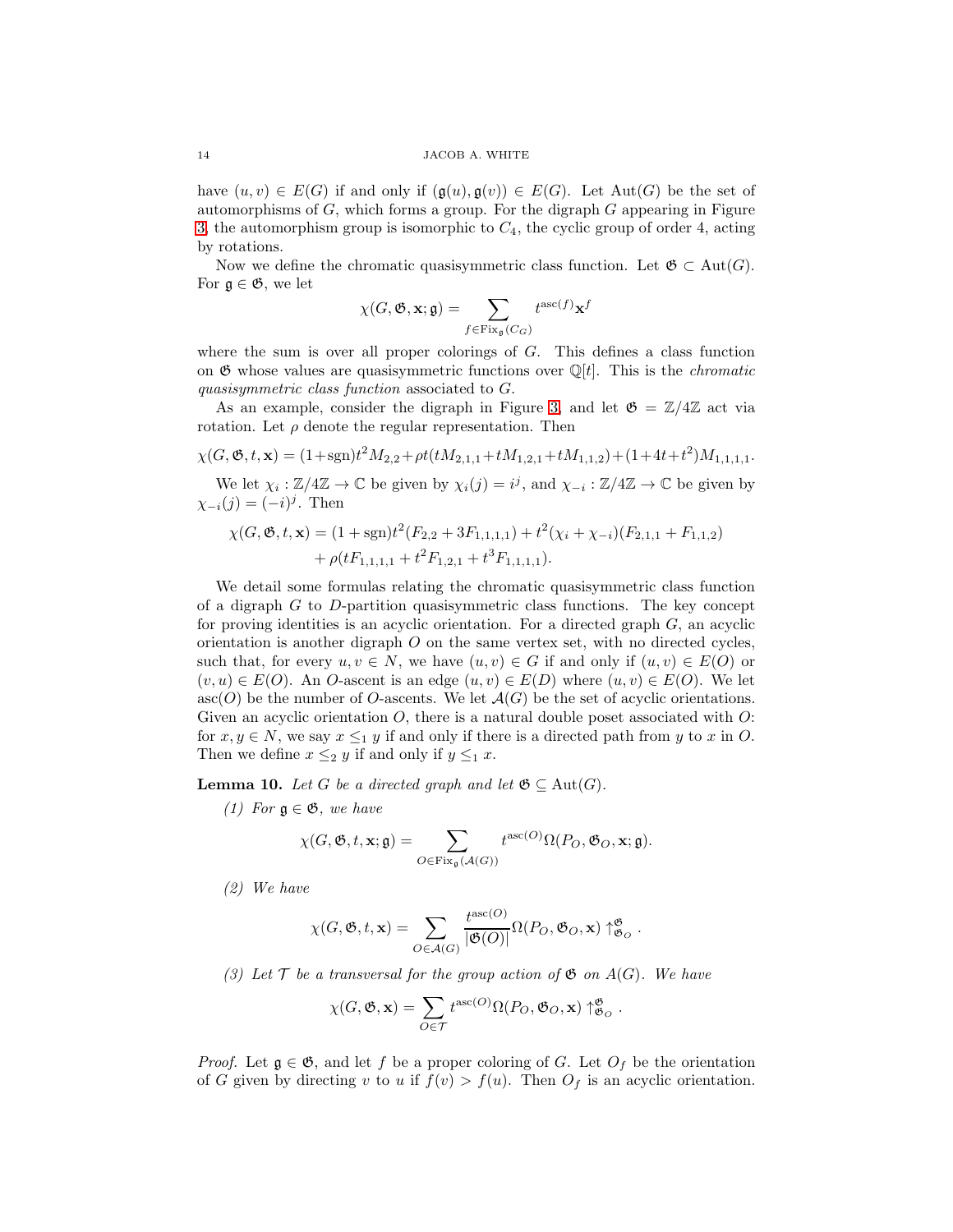We also see that  $\mathfrak{g}O_f = O_f$ , and that  $\operatorname{asc}(f) = \operatorname{asc}(O_f)$ . Then f is a  $P_{O_f}$ -partition. Thus

$$
\chi(G, \mathfrak{G}, t, \mathbf{x}; \mathfrak{g}) = \sum_{f \in \text{Fix}_{\mathfrak{g}}(C_G)} t^{\text{asc}(f)} \mathbf{x}^f
$$
  
= 
$$
\sum_{O \in \text{Fix}_{\mathfrak{g}}(A(G))} t^{\text{asc}(O)} \sum_{f \in \text{Fix}_{\mathfrak{g}}(C_G) : O_f = O} \mathbf{x}^f
$$
  
= 
$$
\sum_{O \in \text{Fix}_{\mathfrak{g}}(A(G))} t^{\text{asc}(O)} \Omega(P_O, \mathfrak{G}_O, \mathbf{x}; \mathfrak{g}).
$$

To prove our second formula, we have

$$
\sum_{O \in A(G)} \frac{t^{\mathrm{asc}(O)}}{|\mathfrak{G}(O)|} \Omega(P_O, \mathfrak{G}_O, \mathbf{x}) \uparrow_{\mathfrak{G}_O}^{\mathfrak{G}} (\mathfrak{g})
$$
\n
$$
= \sum_{O \in A(G)} \frac{t^{\mathrm{asc}(O)}}{|\mathfrak{G}(O)|} \frac{1}{|\mathfrak{G}_O|} \sum_{\mathfrak{h} \in \mathfrak{G}: \mathfrak{h} \mathfrak{g} \mathfrak{h}^{-1} \in \mathfrak{G}_O} \Omega(P_O, \mathfrak{G}_O, \mathbf{x}; \mathfrak{h} \mathfrak{g} \mathfrak{h}^{-1})
$$
\n
$$
= \frac{1}{|\mathfrak{G}|} \sum_{\mathfrak{h} \in \mathfrak{G}} \sum_{O \in A(G)} t^{\mathrm{asc}(O)} \Omega(P_O, \mathfrak{G}_O, \mathbf{x}; \mathfrak{h} \mathfrak{g} \mathfrak{h}^{-1})
$$
\n
$$
= \frac{1}{|\mathfrak{G}|} \sum_{\mathfrak{h} \in \mathfrak{G}} \sum_{O \in A(G)} t^{\mathrm{asc}(O)} \Omega(P_{\mathfrak{h}^{-1}O}, \mathfrak{G}_{\mathfrak{h}^{-1}O}, \mathbf{x}; \mathfrak{g})
$$
\n
$$
= \frac{1}{|\mathfrak{G}|} \sum_{\mathfrak{h} \in \mathfrak{G}} \sum_{O \in A(G)} t^{\mathrm{asc}(O)} \Omega(P_O, \mathfrak{G}_O, \mathbf{x}; \mathfrak{g})
$$
\n
$$
= \sum_{O \in \mathrm{Fix}_{\mathfrak{g}}(A(G))} t^{\mathrm{asc}(O)} \Omega(P_O, \mathfrak{G}_O, \mathbf{x}; \mathfrak{g}).
$$

The first equality is a formula for computing induced characters. The second equality comes from the Orbit-Stabilizer Theorem, and changing the order of summation. The third equality is due to the fact that our quasisymmetric functions are invariants, so  $\Omega(P_O, \mathfrak{G}_O, \mathbf{x}; \mathfrak{h}\mathfrak{g}\mathfrak{h}^{-1}) = \Omega(P_{\mathfrak{h}^{-1}O}, \mathfrak{G}_{\mathfrak{h}^{-1}O}, \mathbf{x}; \mathfrak{g})$ . Finally, we can reindex our summation by replacing O with  $\mathfrak{h}O$ . Since  $A(G)$  is invariant under  $\mathfrak{G}$ , we end up with the same number of terms in the sum. Since  $asc(O) = asc(gO)$ , we obtain the fourth equality. The last equality is then immediate.  $\Box$ 

## 5. Combinatorial Reciprocity Theorem

<span id="page-14-0"></span>As stated in the introduction, to us the setting of a combinatorial reciprocity theorem consists of a subspace  $V$  of a ring of formal power series in some number of variables, and an involution  $\omega$  on V. Then given two generating functions f and g, a combinatorial reciprocity theorem is the claim that  $f = \omega g$ .

For example, let  $V$  be the vector space of polynomial functions of degree  $d$ . Given a polynomial  $p(x)$ , we can consider the formal power series  $\Sigma$  $n\geq 0$  $p(n)t^n$ . In

this way,  $V$  is a subspace of the ring of formal power series in  $t$ . We also know that V is part of a Hopf algebra, and so  $\omega = (-1)^d S$  is an involution on V. This is the setting for many combinatorial reciprocity theorems in the literature.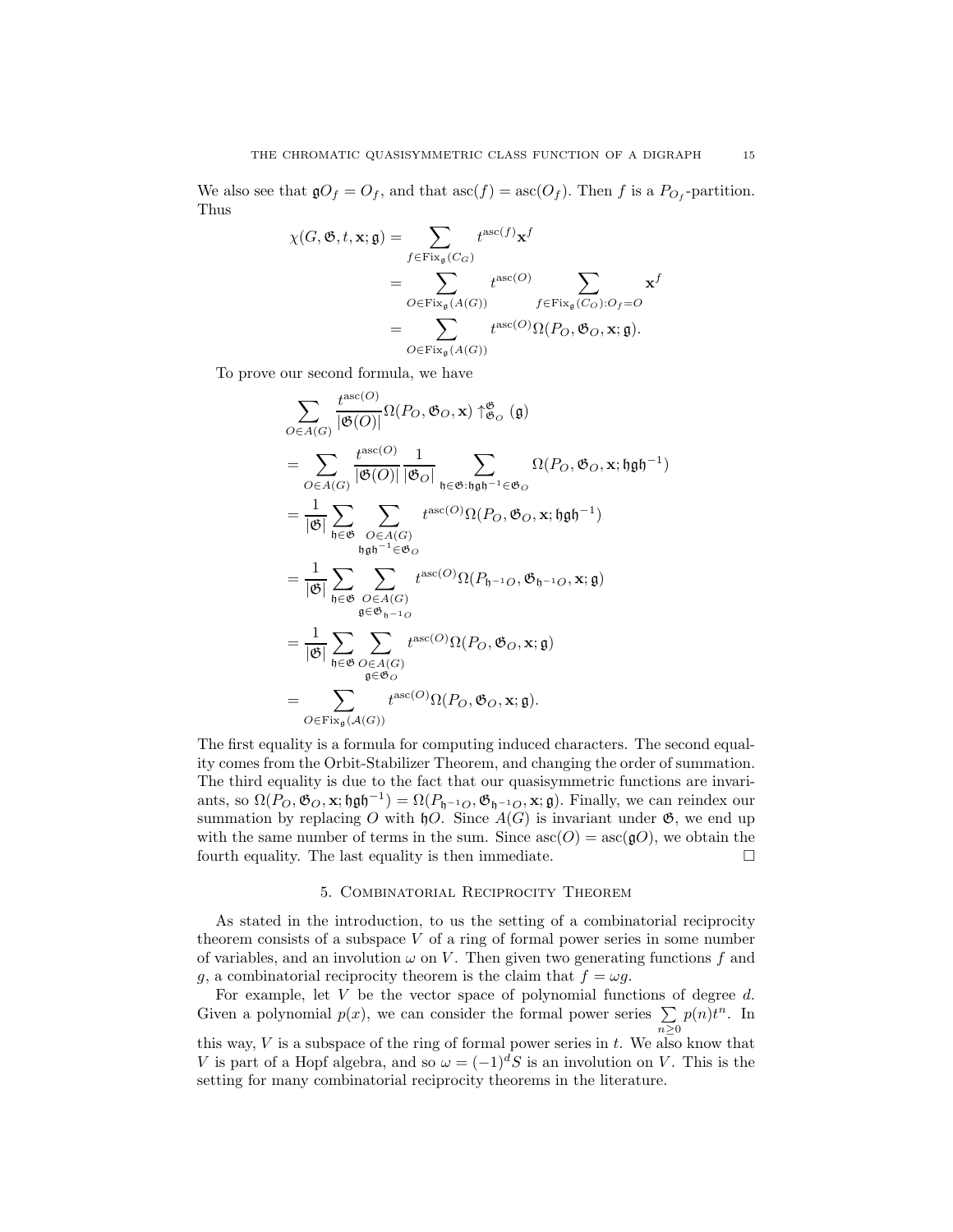Similarly, one can let  $V$  be the vector space of quasisymmetric functions (or symmetric functions) of degree d, and let  $\omega = (-1)^d S$ , where S is the antipode. There are several examples of combinatorial reciprocity theorems involving QSYM or sym, including Theorem 4.2 of Stanley [\[18\]](#page-26-4) or Theorem 4.2 of Grinberg [\[10\]](#page-26-1).

5.1. Combinatorial Reciprocity for Double Posets. Given a double poset D, the dual poset  $D^*$  is obtained by reversing the first partial order  $\leq_1$  of D. We prove a combinatorial reciprocity theorem for locally special double posets. The orbital version of the combinatorial reciprocity theorem was previously obtained by Grinberg [\[10\]](#page-26-1). We also prove a combinatorial reciprocity theorem for the chromatic quasisymmetric class function of a digraph.

<span id="page-15-0"></span>**Theorem 11.** Let  $D$  be a locally special double poset on a finite set  $N$ , and let  $\mathfrak{G} \subseteq \text{Aut}(D).$ 

Then  $(-1)^{|N|}$  sgn  $S\Omega(D, \mathfrak{G}, \mathbf{x}) = \Omega(D^*, \mathfrak{G}, \mathbf{x}).$ Also,  $(-1)^{|N|}$  sgn  $\Omega(D, \mathfrak{G}, -x) = \Omega(D^*, \mathfrak{G}, x)$ .

The second result follows from the first via principal specialization. Our proof relies a lot on the work of Grinberg [\[10\]](#page-26-1).

First, we discuss a weighted generalization of  $\Omega(D, \mathfrak{G}, \mathbf{x})$ . Given a weight function  $\mathbf{w}: N \to \mathbb{N}$ , a double poset D on N, and a D-partition  $\sigma$ , define

$$
\mathbf{x}^{\mathbf{w},\sigma}=\prod_{i\in N}x_{\sigma(i)}^{\mathbf{w}(i)}.
$$

We let  $\Omega(D, \mathbf{w}, \mathbf{x}) = \sum_{\mathbf{x}} \mathbf{x}^{\mathbf{w}, \sigma}$  where the sum is over all D-partitions. The follow-ing is Theorem 4.2 of Grinberg [\[10\]](#page-26-1):

<span id="page-15-2"></span>**Proposition 12.** Let D be a double poset on a finite set N, and let  $w : N \to N$ . If D is locally special, then

$$
(-1)^{|N|} S\Omega(D, \mathbf{w}, \mathbf{x}) = \Omega(D^*, \mathbf{w}, \mathbf{x}).
$$

We let  $Aut(D, w)$  be the set of automorphisms g of D with the property that  $\mathbf{w} \circ \mathbf{g} = \mathbf{w}$ . Let  $\mathfrak{G}$  be a subgroup of Aut $(D, \mathbf{w})$ . Then  $\mathfrak{G}$  acts on the set of Dpartitions. We let  $\Omega(D, w, \mathfrak{G}, \mathbf{x}; \mathfrak{g}) = \sum_{\mathbf{x}} \mathbf{x}^{\mathbf{w}, \sigma}$ , where the sum is over all D-partitions σ with the property that σ∘g = σ. Since g ∈ Aut( $G$ , **w**), the resulting power series is a quasisymmetric function.

Given  $\mathfrak{g} \in \mathfrak{G}$ , let  $Cyc(\mathfrak{g})$  be the set of cycles of  $\mathfrak{g}$ . We can define a new weight function  $\mathbf{w}/\mathfrak{g}: \mathrm{Cyc}(\mathfrak{g}) \to \mathbb{N}$  by  $\mathbf{w}/\mathfrak{g}(C) = \sum$  $\sum_{x \in C} \mathbf{w}(x)$ . Given two cycles  $C_1$  and  $C_2$ of Cyc( $\mathfrak{g}$ ), and  $i \in \{1,2\}$ , we say  $C_1 \leq_i C_2$  if there exists  $x \in C_1$  and  $y \in C_2$  such that  $x \leq_i y$ . This turns Cyc(g) into a double poset that we denote by  $D/g$ . The following is a combination of parts of Propositions 7.5 and 7.6 of Grinberg [\[10\]](#page-26-1).

<span id="page-15-1"></span>**Lemma 13.** Let D be a double poset on a finite set N, let  $\mathbf{w}: N \to \mathbb{N}$ , and let  $\mathfrak{G} \subseteq \text{Aut}(D, \mathbf{w})$ . Given  $\mathfrak{g} \in \mathfrak{G}$ , we have

$$
\Omega(D, w, \mathfrak{G}, \mathbf{x}; \mathfrak{g}) = \Omega(D/\mathfrak{g}, w/\mathfrak{g}, \mathfrak{G}, \mathbf{x}).
$$

Moreover, if D is locally special, then so is  $D/\mathfrak{g}$ .

Finally, we let  $\mathbf{1} : N \to \mathbb{N}$  be the function defined by  $\mathbf{1}(n) = 1$  for all  $n \in N$ .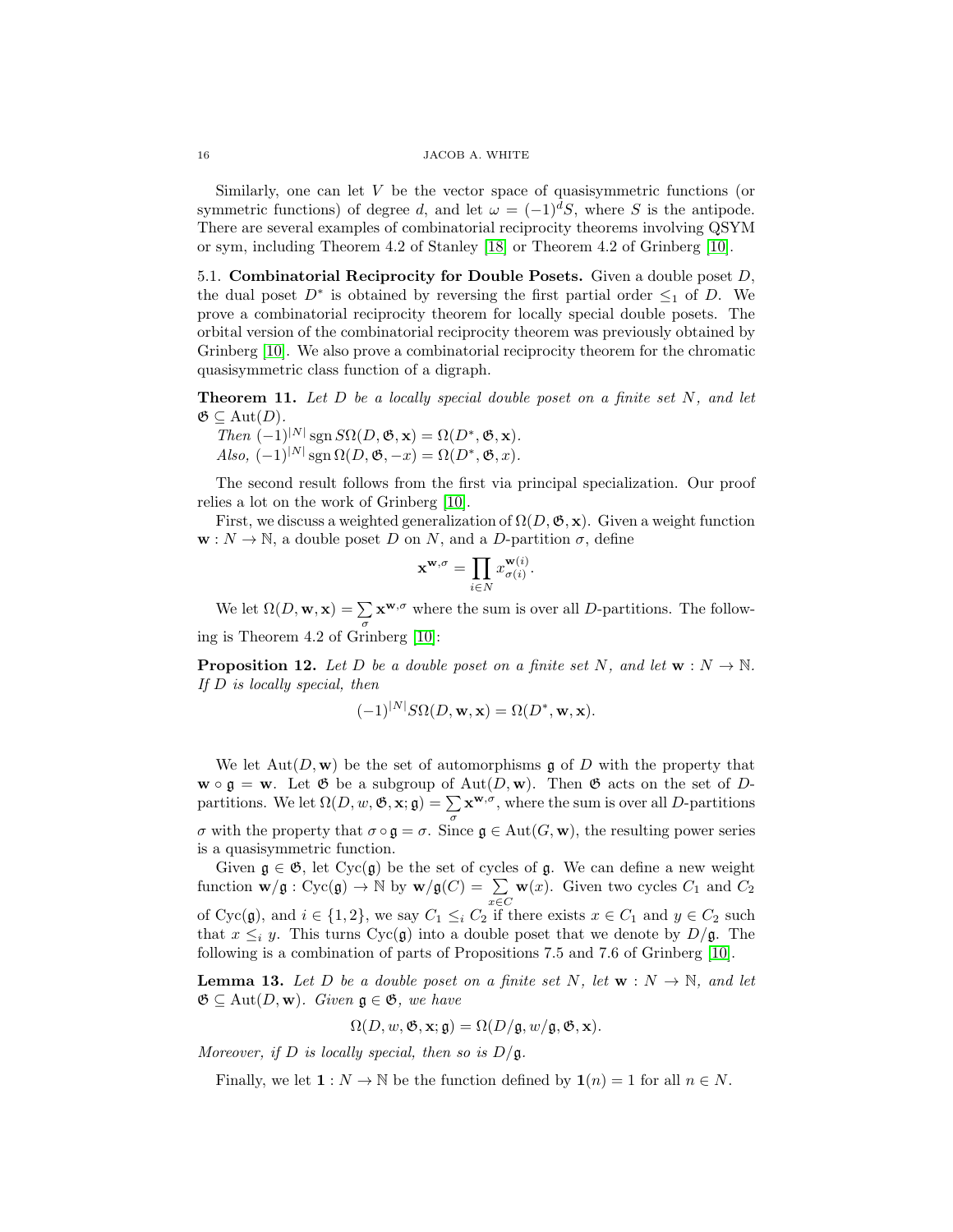Proof of Theorem [11.](#page-15-0) We have

$$
(-1)^{|N|} S \operatorname{sgn}(\mathfrak{g}) \Omega(D, 1, \mathfrak{G}, \mathbf{x}; \mathfrak{g}) = (-1)^{|N|} (-1)^{|N| - \operatorname{cyc}(\mathfrak{g})} S \Omega(D/\mathfrak{g}, 1/\mathfrak{g}, \mathfrak{G}, \mathbf{x})
$$
  
\n
$$
= \Omega((D/\mathfrak{g})^*, 1/\mathfrak{g}, \mathfrak{G}, \mathbf{x})
$$
  
\n
$$
= \Omega(D^*/\mathfrak{g}, 1/\mathfrak{g}, \mathfrak{G}, \mathbf{x})
$$
  
\n
$$
= \Omega(D^*, 1, \mathfrak{G}, \mathbf{x}; \mathfrak{g})
$$

where the first and last equalities are due to Lemma [13,](#page-15-1) the second equality is due to Proposition [12.](#page-15-2)

5.2. Combinatorial Reciprocity Theorem for Digraphs. Now we discuss a combinatorial reciprocity theorem for directed graphs. Given a digraph  $G$  on  $N$ , an acyclic coloring is a pair  $(O, f)$  satisfying:

- (1)  $O$  is an acyclic orientation of  $G$
- (2) For every edge  $(u, v) \in E(O)$ ,  $f(u) \leq f(v)$ .

We modify the definition of descent. An O-descent is an edge  $(u, v) \in E(G)$  where  $(v, u) \in E(O)$ . Let  $Y_G$  be the acyclic colorings. Then  $\mathfrak{G}$  acts on  $Y_G$ . For  $\mathfrak{g} \in \mathfrak{G}$ , define:

$$
\overline{\chi}(G, \mathfrak{G}, t, \mathbf{x}) = \sum_{(O, f) \in \text{Fix}_{\mathfrak{g}}(Y_G)} t^{\text{des}(f)} \mathbf{x}^f.
$$

Then  $\overline{\chi}(G, \mathfrak{G}, t, \mathbf{x})$  is a class function, and hence is a quasisymmetric class function.

<span id="page-16-0"></span>**Theorem 14.** Let G be a digraph and let  $\mathfrak{G} \subseteq \text{Aut}(G)$ . Then

$$
(-1)^{|N|} S \operatorname{sgn} \chi(G, \mathfrak{G}, t, \mathbf{x}) = \overline{\chi}(G, \mathfrak{G}, t, \mathbf{x})
$$

and

$$
(-1)^{|N|} \operatorname{sgn} \chi(G, \mathfrak{G}, t, -x) = \overline{\chi}(G, \mathfrak{G}, t, x).
$$

*Proof.* Let  $\mathfrak{g} \in \mathfrak{G}$ . Then

$$
\begin{aligned} (-1)^{|N|}S \operatorname{sgn} \chi(G, \mathfrak{G}, t, \mathbf{x}; \mathfrak{g}) &= \sum_{O \in \operatorname{Fix}_{\mathfrak{g}}(\mathcal{A}(G))} t^{\operatorname{asc}(O)}(-1)^{|N|}S \operatorname{sgn} \Omega(P_O, \mathfrak{G}_O, \mathbf{x}; \mathfrak{g}) \\ &= \sum_{O \in \operatorname{Fix}_{\mathfrak{g}}(\mathcal{A}(G))} t^{\operatorname{asc}(O)} \Omega(P_O^*, \mathfrak{G}_O, \mathbf{x}; \mathfrak{g}) \\ &= \sum_{O \in \operatorname{Fix}_{\mathfrak{g}}(\mathcal{A}(G))} t^{\operatorname{asc}(O)} \sum_{f: (\mathcal{G}, f) \in \operatorname{Fix}_{\mathfrak{g}}(Y_G)} \mathbf{x}^f \\ &= \sum_{(O, f) \in \operatorname{Fix}_{\mathfrak{g}}(Y_G)} t^{\operatorname{des}(O)} \mathbf{x}^f = \overline{\chi}(G, \mathfrak{G}, t, \mathbf{x}; \mathfrak{g}). \end{aligned}
$$

where the first equality follows from Lemma [10,](#page-13-0) and the second equality is due to Theorem [11.](#page-15-0) The third equality comes from observing that  $f \in P_{P_{\mathcal{O}}}$  if and only if  $(\overleftarrow{O}, f)$  is an acyclic coloring. The fourth equality comes from observing that  $\text{asc}(O) = \text{des}(\overleftarrow{O})$ , and reindexing the summation by substituting O with  $\overleftarrow{O}$ .  $\Box$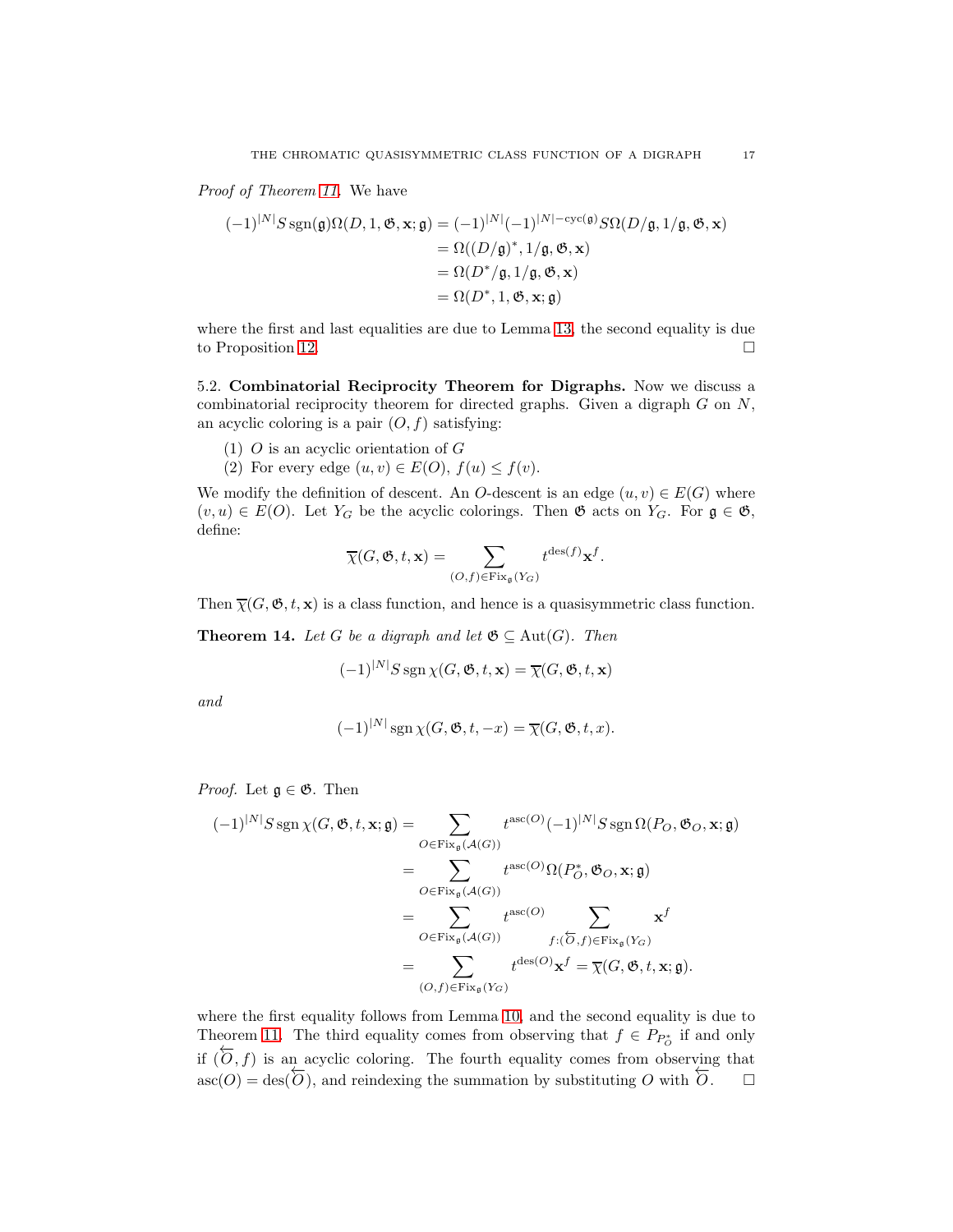## <span id="page-17-2"></span>6. Flawlessness

<span id="page-17-0"></span>In this section, we study the property of being M-increasing or effectively flawless. Let D be a double poset on a finite set N, and let  $\mathfrak{G} \subseteq \text{Aut}(D)$ . For  $\alpha \models |N|$ , let  $V_{\alpha,D}$  be the vector space with basis  $X_{\alpha,D}$ . Then  $V_{\alpha,D}$  is a  $\mathfrak{G}\text{-module}$ .

Given  $\alpha \leq \beta \models |N|$ , we define **&**-invariant injective maps  $\theta_{\alpha,\beta}: V_{\alpha,D} \rightarrow V_{\beta,D}$ . Given a D-set composition C of type  $\alpha$ , we let

(2) 
$$
\theta_{\alpha,\beta}(C) = \sum_{C' \in X_{\beta,D}: C' \geq C} C'.
$$

<span id="page-17-3"></span>**Proposition 15.** Let D be a double poset on a finite set N. Let  $\alpha \leq \beta \leq \gamma$  be integer compositions of  $|N|$ . Then  $\theta_{\alpha,\beta}$  is an injective  $\mathfrak{G}\text{-}invariant map$ . Moreover, we have  $\theta_{\gamma,\beta} \circ \theta_{\alpha,\beta} = \theta_{\gamma,\alpha}$ .

*Proof.* We see that  $\theta_{\alpha,\beta}$  is  $\mathfrak{G}$ -invariant. To see that the map is injective, it is enough to note that the map  $f: V_{\beta,D} \to V_{\alpha,D}$  given by  $f(C) = C_{\alpha}(C)$  is a section for  $\theta_{\alpha,\beta}$ . Hence  $\theta_{\alpha,\beta}$  is injective and f is surjective.

Let  $\alpha \leq \beta \leq \gamma$ , and let  $C \in X_{\alpha,D}$ . Then

$$
\theta_{\beta,\gamma} \circ \theta_{\alpha,\beta}(C) = \sum_{C' \in X_{\beta,D}: C' \geq C} \theta_{\beta,\gamma}(C')
$$
  
\n
$$
= \sum_{C' \in X_{\beta,D}: C' \geq C} \sum_{C'' \in X_{\gamma,D}: C'' \geq C'} C''
$$
  
\n
$$
= \sum_{C'' \in X_{\gamma,D}: C'' \geq C} \sum_{C' \in X_{\beta,D}: C'' \geq C'} C''
$$
  
\n
$$
= \sum_{C'' \in X_{\gamma,D}: C'' \geq C} C'' = \theta_{\alpha,\gamma}(C).
$$

The penultimate equality follows from the fact that there is exactly one set composition C' of type  $\beta$  with the property that  $C \leq C' \leq C''$ . Moreover, if C and  $C''$  are D-set compositions, then  $C'$  is as well. Hence the inner summation only involves one term.

<span id="page-17-1"></span>**Theorem 16.** Let D be a double poset on a finite set N, and let  $\mathfrak{G} \subseteq \text{Aut}(D)$ . Then  $\Omega(D, \mathfrak{G}, \mathbf{x})$  is M-increasing and  $\Omega(D, \mathfrak{G}, x)$  is effectively flawless.

Let G be a digraph, and let  $\mathfrak{H} \subseteq \text{Aut}(G)$ . For  $k \in \mathbb{N}$ , we have  $[t^k] \chi(G, \mathfrak{H}, t, \mathbf{x})$  is M-increasing and  $[t^k] \chi(G, \mathfrak{H}, t, x)$  is effectively flawless.

*Proof.* Let D be a double poset on a finite set N, and let  $\mathfrak{G} \subseteq Aut(D)$ . For  $\alpha = |N|$ , we see that  $[M_{\alpha}]\Omega(D, \mathfrak{G}, \mathbf{x})$  is the character of the representation of  $\mathfrak{G}$  on  $V_{\alpha,D}$ . Let  $\alpha \leq \beta \models |N|$ . Since  $\theta_{\alpha,\beta}$  is injective and  $\mathfrak{G}$ -invariant,  $V_{\alpha,D}$  is isomorphic to a submodule of  $V_{\beta,D}$ . Thus  $[M_\beta]\Omega(D,\mathfrak{G},\mathbf{x}) - [M_\alpha]\Omega(D,\mathfrak{G},\mathbf{x})$  is the character corresponding to the complement of  $\theta_{\alpha,\beta}(V_{\alpha,D})$  in  $V_{\beta,D}$ . Hence  $\Omega(D,\mathfrak{G},\mathbf{x})$  is Mincreasing.

Since  $\Omega(D, \mathfrak{G}, \mathbf{x})$  is M-increasing and  $\Omega(D, \mathfrak{G}, x)$  is the principal specialization of  $\Omega(D, \mathfrak{G}, \mathbf{x})$ , it follows from Proposition [3](#page-6-0) [\(4\)](#page-7-0) that  $\Omega(D, \mathfrak{G}, x)$  is effectively flawless.

Let G be a directed graph, and let  $\mathfrak{H} \subseteq \text{Aut}(G)$ . By Theorem [19,](#page-19-0) we see that  $[t^k] \chi(G, \mathfrak{H}, t, \mathbf{x})$  is F-effective. Thus  $[t^k] \chi(G, \mathfrak{H}, t, \mathbf{x})$  is M-increasing. Since  $ps(\chi(G, \mathfrak{H}, t, \mathbf{x})) = \chi(G, \mathfrak{H}, t, x)$ , it follows that  $[t^k]\chi(G, \mathfrak{G}, t, x)$  is effectively flawless.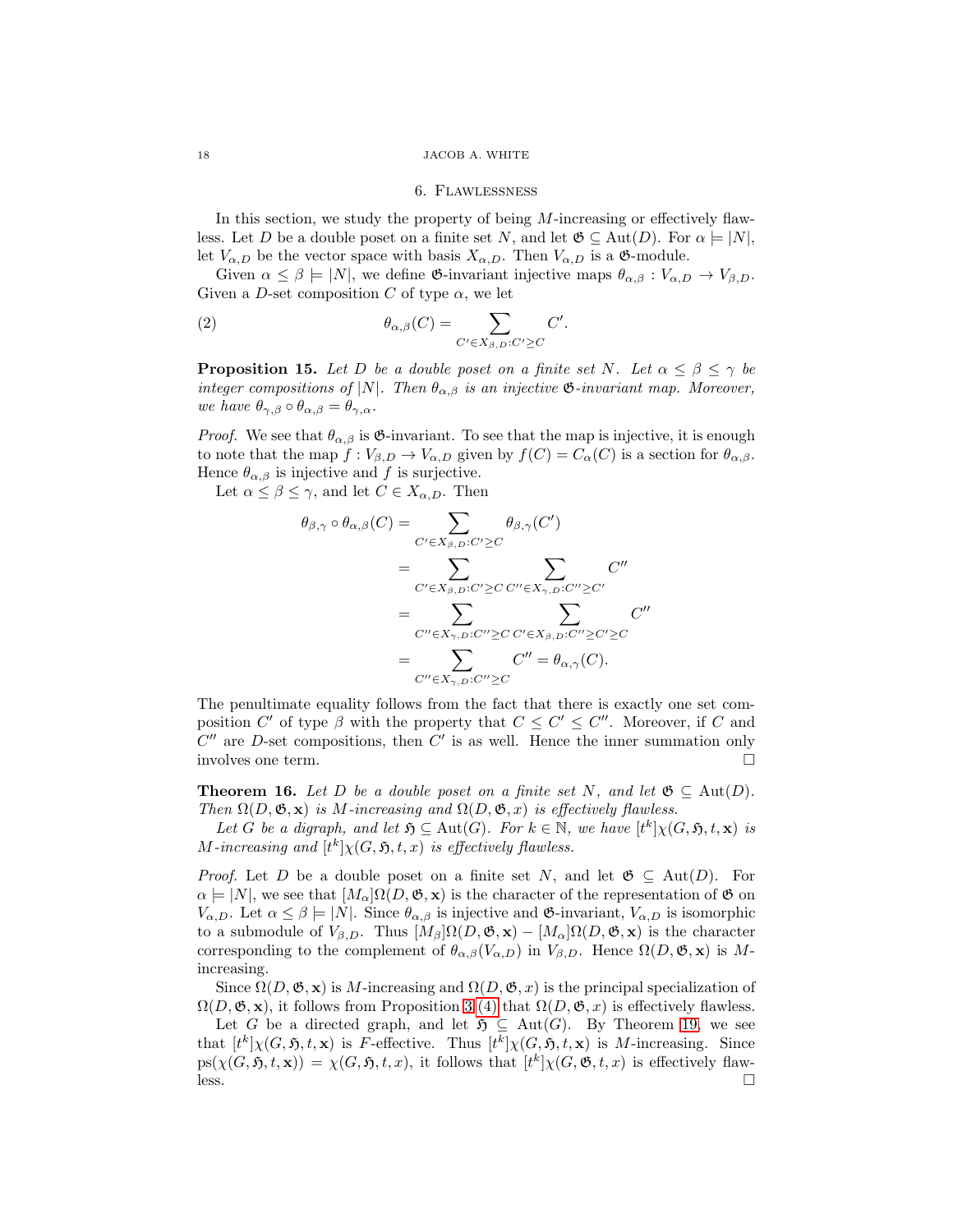

<span id="page-18-2"></span>FIGURE 4. A Hasse diagram.

|                                                                     | $\exists e$                       |                |                |          | $\{\sigma\}$ $\{\sigma^2\}$ $\{\tau\}$ $\{\tau\sigma\}$ $\{\tau\sigma^2\}$ |           |
|---------------------------------------------------------------------|-----------------------------------|----------------|----------------|----------|----------------------------------------------------------------------------|-----------|
| $\chi_1$                                                            |                                   | $\overline{1}$ | $\sim$ 1       | $\sim$ 1 | $\sim$ 1                                                                   |           |
| $\chi_2$                                                            | $\begin{pmatrix} 1 \end{pmatrix}$ | $\omega$       | $\bar{\omega}$ |          | $\omega$                                                                   | $\bar{G}$ |
| $\chi_3$                                                            |                                   | $\bar{\omega}$ | $\omega$       | 1        | $\bar{\omega}$                                                             | $\iota$   |
| $\chi_4$                                                            |                                   |                | 1              | $-1$     | $-1$                                                                       | $-1$      |
|                                                                     | $1 \omega$                        |                | $\bar{\omega}$ | $-1$     | $-i^{j}$                                                                   | $-(1)$    |
| $\frac{\chi_5}{\chi_6}$                                             |                                   | $\bar{\omega}$ | $\omega$       |          | $-\overline{u}$                                                            | $\iota$   |
| TABLE 1. The character table for $\mathbb{Z}_3 \times \mathbb{Z}_2$ |                                   |                |                |          |                                                                            |           |

Now we discuss counterexamples to extending Theorem [16](#page-17-1) to studying coefficients in the F basis and to studying the h-vector. Let  $D$  be the poset in Figure [6.](#page-17-1) We define  $\leq_2$  to be the opposite partial order of  $\leq_1$ . Hence  $\Omega(D, x)$  counts strict D-partitions. We let  $\mathfrak{G} = \mathbb{Z}_2 \times \mathbb{Z}_3$ , viewed as the group  $\langle (abc), (de) \rangle$ . Let  $\omega$  be a cubed root of unity. If we let  $\sigma = (abc)$  and  $\tau = (de)$ , then Table [6](#page-18-2) is the character table for G:

Then

$$
\Omega(D, \mathfrak{G}, \mathbf{x}) = \chi_1 F_{3,2} + (\chi_2 + \chi_3)(F_{1,2,2} + F_{2,1,2}) + \chi_4 F_{3,1,1}
$$
  
+ (\chi\_5 + \chi\_6)(F\_{1,2,1,1} + F\_{2,1,1,1}) + \chi\_1 F\_{1,1,1,2} + \chi\_4 F\_{1,1,1,1,1}

Thus  $\Omega(D, \mathfrak{G}, \mathbf{x})$  is not F-increasing. We see that

$$
\sum_{m\geq 0} \Omega(D, \mathfrak{G}, m)t^m = \frac{\chi_1 t^2 + (2\chi_2 + 2\chi_3 + \chi_4)t^3 + (2\chi_5 + 2\chi_6 + \chi_1)t^4 + \chi_4 t^5}{(1-t)^6}.
$$

Then the *h*-vector is  $(0, 0, \chi_1, 2\chi_2 + 2\chi_3 + \chi_4, 2\chi_5 + 2\chi_6 + \chi_1, \chi_4)$ . We see that  $h_2$ and  $h_3$  are not comparable, so the  $h$ -vector is not strongly flawless.

Similarly, we can view the Hasse diagram in Figure [6](#page-17-1) as a digraph G with  $\mathfrak{G} =$  $\mathbb{Z}_3 \times \mathbb{Z}_2$ . Then  $[t^0]\chi(G, \mathfrak{G}, \mathbf{x}) = \Omega(D, \mathfrak{G}, \mathbf{x})$ . Thus we have an example of a directed graph where the chromatic quasisymmetric class function is not  $F$ -increasing, and where the h-vector of the chromatic polynomial class function is not effectively flawless.

## 7. F-EFFECTIVENESS AND  $h$ -EFFECTIVENESS

<span id="page-18-1"></span>In this section, we state and prove several effectiveness theorems.

<span id="page-18-0"></span>**Theorem 17.** Let  $D$  be a locally special double poset on a finite set  $N$ , and let  $\mathfrak{G} \subseteq \text{Aut}(D)$ . Then  $\Omega(D, \mathfrak{G}, \mathbf{x})$  is F-effective.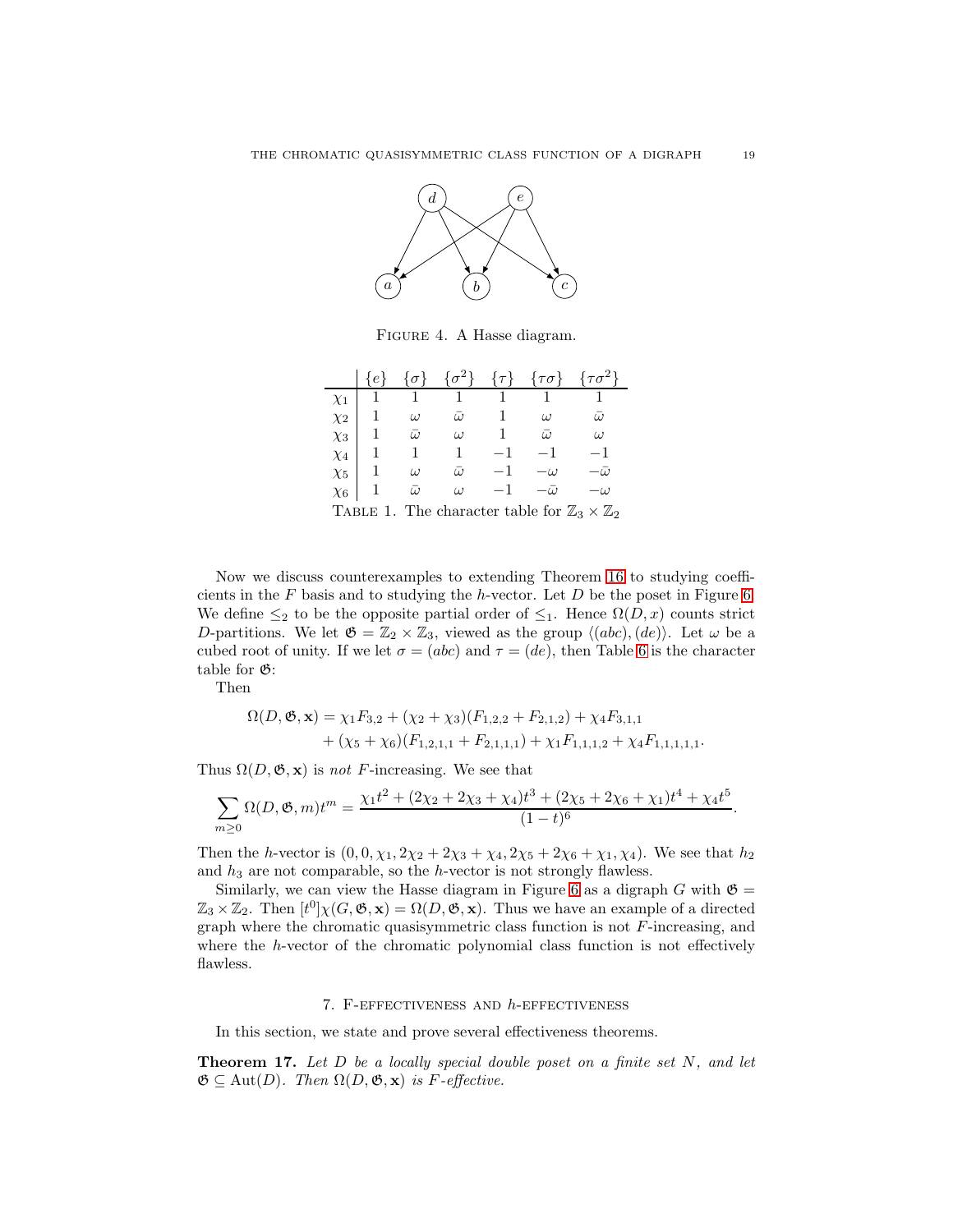We prove Theorem [17](#page-18-0) in the next subsection. First, we focus on corollaries and other related theorems. First, we obtain the follow result from Proposition [2](#page-5-0) [\(3\).](#page-5-1)

<span id="page-19-2"></span>**Corollary 18.** Let  $D$  be a locally special double poset on a finite set  $N$ , and let  $\mathfrak{G} \subseteq \text{Aut}(D)$ . Given an irreducible character  $\psi$ , we have  $\langle \psi, \Omega(D, \mathfrak{G}, \mathbf{x}) \rangle$  is Fpositive.

We also obtain the following theorem for the chromatic quasisymmetric class function of a digraph.

<span id="page-19-0"></span>**Theorem 19.** Let G be a digraph, and let  $\mathfrak{G} \subset \text{Aut}(G)$ . For any  $k \in \mathbb{N}$ , we have  $[t^k] \chi(G, \mathfrak{G}, \mathbf{x})$  is F-effective.

For any irreducible character  $\psi$  of  $\mathfrak{G}$ , we have  $\langle \psi, [t^k] \chi(G, \mathfrak{G}, \mathbf{x}) \rangle$  is F-positive.

The second statement follows from applying Proposition [2](#page-5-0) [\(3\)](#page-5-1) to the first statement, so we focus on proving the first statement.

*Proof.* Let  $\mathcal T$  be a transversal for the action of  $\mathfrak G$  on  $\mathcal A(G)$ . For each acyclic orientation  $O \in \mathcal{T}$ , we write  $\Omega(P_O, \mathfrak{G}_O, \mathbf{x}) = \sum_{\alpha}$  $\sum_{\alpha=|N|} \psi_{\alpha,P_O} F_{\alpha}$  where the characters  $\psi_{\alpha,P_O}$ are effective. Using Lemma [10,](#page-13-0) we have

$$
\chi(G, \mathfrak{G}, t, \mathbf{x}) = \sum_{O \in \mathcal{T}} t^{\mathrm{asc}(O)} \Omega(P_O, \mathfrak{G}_O, \mathbf{x}) \uparrow_{\mathfrak{G}_O}^{\mathfrak{G}}
$$

$$
\sum_{O \in \mathcal{T}} t^{\mathrm{asc}(O)} \left( \sum_{\alpha \models |N|} \psi_{\alpha, P_O} F_{\alpha} \right) \uparrow_{\mathfrak{G}_O}^{\mathfrak{G}}
$$

$$
= \sum_{\alpha \models |N|} \left( \sum_{O \in \mathcal{T}} t^{\mathrm{asc}(O)} \psi_{\alpha, P_O} \uparrow_{\mathfrak{G}_O}^{\mathfrak{G}} \right) F_{\alpha}.
$$

We also deduce results about h-effectiveness by applying Proposition [3](#page-6-0) [\(2\).](#page-7-1)

**Corollary 20.** Let  $D$  be a locally special double poset on a finite set  $N$ , and let  $\mathfrak{G} \subset \text{Aut}(D)$ . Then  $\Omega(D, \mathfrak{G}, x)$  is h-effective.

Let G be a directed graph. Then  $\chi(G, \mathfrak{G}, t, x)$  is h-effective.

7.1. **Proof of Theorem [17.](#page-18-0)** For  $\alpha \leq \beta \models |N|$ , define  $\theta_{\alpha,\beta}$  by Equation [\(2\)](#page-17-2). Our first step is to prove the following proposition.

<span id="page-19-1"></span>**Proposition 21.** Let D be a double poset on a finite set N. Let  $\alpha \leq \beta \models |N|$  and  $\gamma \leq \beta$ . Then we have  $\theta_{\alpha,\beta}(V_{\alpha,D}) \cap \theta_{\gamma,\beta}(V_{\gamma,D}) = \theta_{\alpha \wedge \gamma,\beta}(V_{\alpha \wedge \gamma,D})$ .

Fix a D-compatible linear order  $\ell$ , which exists by Lemma [7.](#page-11-0) Let  $\alpha \leq \beta$  and  $\gamma \leq \beta$ . Fix  $\vec{v} \in \theta_{\alpha,\beta}(V_{\alpha,D}) \cap \theta_{\gamma,\beta}(V_{\gamma,D})$ . Consider  $C \in X_{\beta,D} \cap \theta_{\alpha,\beta}(V_{\alpha,D})$ . Then  $C_{\alpha}(C) \in X_{\alpha,D}$ . Let  $C^1 = C_{\beta}(\ell(C_{\alpha}(C)))$ . We see that  $C_{\alpha}(C) \leq C^1$ , so if  $C^1$ contained any inversions, then so does  $C_{\alpha}(C)$ . Since  $C^1 \leq \ell(C_{\alpha}(C))$ , we know that the union of the first several blocks of  $C<sup>1</sup>$  is the union of the first several blocks of  $\ell(C_\alpha(C))$ . Thus  $C^1$  is a D-set composition.

Since  $C_{\alpha}(C) \leq C$  and  $C^1 \leq \ell(C_{\alpha}(C))$ , we have  $\ell(C_1) \leq_{\ell} \ell(C_{\alpha}(C)) <_{\ell} \ell(C)$ . Thus  $C^1 \leq_{\ell} C$ . Moreover, since  $\vec{v} \in \theta_{\alpha,\beta}(V_{\alpha,D})$ , we know  $\vec{v} = \theta_{\alpha,\beta}(\vec{w})$  for some  $\vec{w} \in V_{\alpha,D}$ . Since  $C_{\alpha}(C) \leq C^1$ , it follows from the definition of  $\theta_{\alpha,\beta}$  that  $[C^1]\vec{v} =$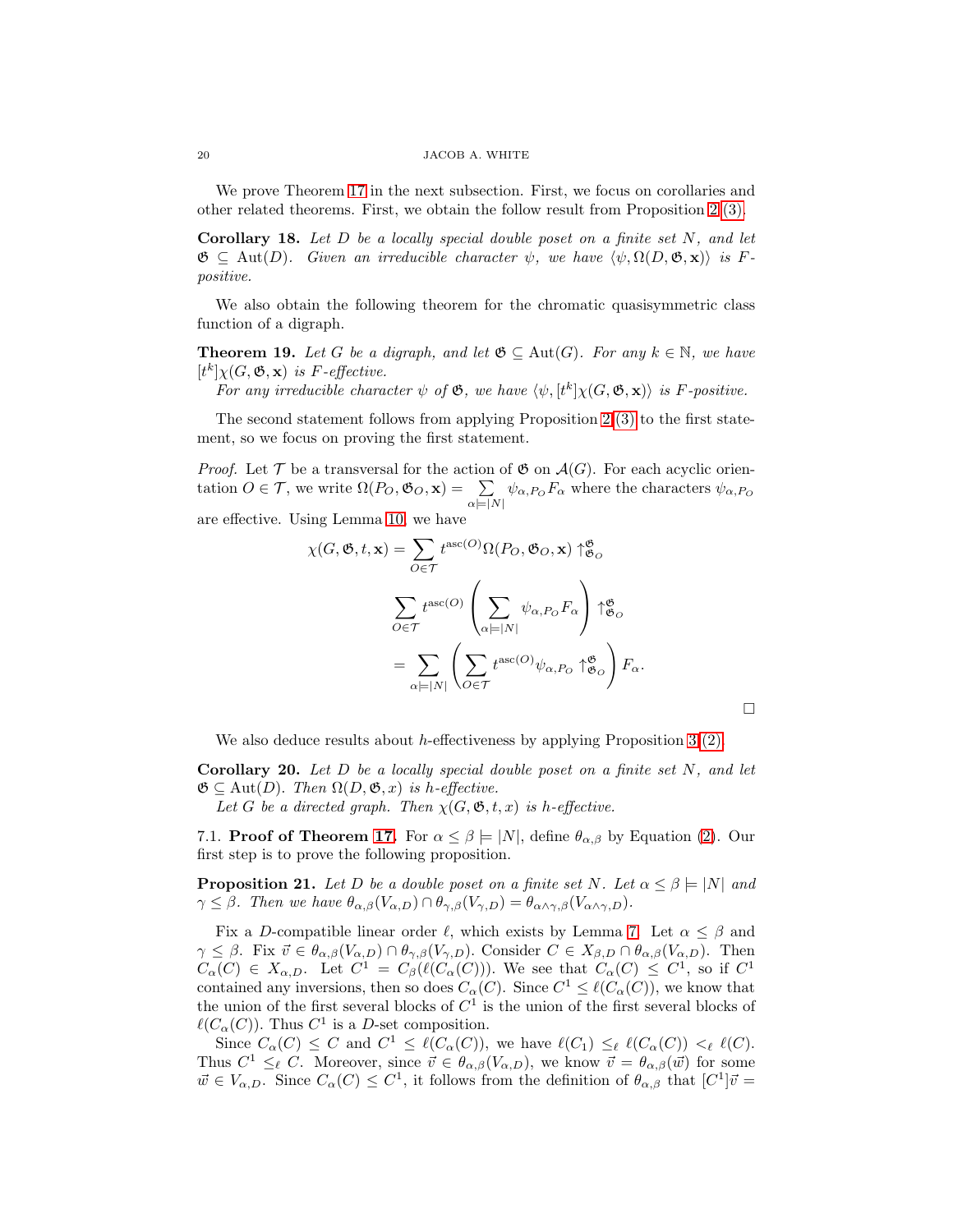$[C_{\alpha}(C)]\vec{w}$ . Similarly, since  $C_{\alpha}(C) \leq C$ , we have  $[C]\vec{v} = [C_{\alpha}(C)]\vec{w}$ . Thus  $[C^1]\vec{v} =$  $[C]\vec{v}.$ 

Let  $C^2 = C_\beta(\ell(C_\gamma(C^1)))$ . By similar reasoning,  $C^2 \leq_{\ell} C^1$  and  $[C^2]\vec{v} = [C^1]\vec{v} =$  $[C]\vec{v}$ . For every integer k, we define

$$
C^{k+1} = \begin{cases} C_{\beta}(\ell(C_{\alpha}(C^k))) & k \text{ is even} \\ C_{\beta}(\ell(C_{\gamma}(C^k))) & k \text{ is odd} \end{cases}
$$

Thus we obtain a sequence of compositions  $C^k$  such that  $C^{k+1} \leq_{\ell} C^k$  and  $[C^k] \vec{v} =$  $[C]\vec{v}$  for all k.

Let m be the first integer where  $C^{m+1} = C^m$ . Define  $f(C) = C_{\alpha \wedge \gamma}(\ell(C^m))$ .

<span id="page-20-0"></span>**Lemma 22.** Let  $\vec{v} \in \theta_{\alpha,\beta}(V_{\alpha,D}) \cap \theta_{\gamma,\beta}(V_{\gamma,D})$ . Consider  $C \in X_{\beta,D}$ . Fix  $f(C)$  as defined above. Then  $f(C) \in X_{\alpha \wedge \gamma,D}$ .

Moreover, given D such that  $D \ge f(C)$ , we have  $f(D) = f(C)$ .

Before we give the proof, we define another operation on set compositions. Given  $C \models N$ , and  $S \subset N$ , the set composition  $C \cap S$  is defined by taking  $(C_1 \cap S, C_2 \cap S, \cdots, C_{\ell(C)} \cap S)$ , and then deleting any coordinates corresponding to empty intersections. For instance,  $123|456|789 \cap \{1, 7, 8\} = 1|78$ .

*Proof.* We show that  $f(C)$  is a D-set composition. Write  $f(C) = C'_1 | \cdots | C'_r$ . Since  $f(C) \leq C^m$ , the set  $C'_1 \cup \cdots \cup C'_i$  is a union of blocks of  $C^m$ , and hence is a  $\leq_1$ -order ideal. Thus, it suffices to show that that  $C_i'$  does not contain any inversions. Define  $D' = C_{\alpha}(C^m) \cap C_i'$ , which is a set composition of  $C_i'$ . Let  $\ell'$  be the restriction of  $\ell(C^m)$  to  $C'_i$ . Then  $\ell'$  is lexicographically least in  $C'_i$ ; if there exists  $\tau <_{\ell} \ell'$ , then we could modify  $\ell(C^m)$  by replacing  $\ell(C^m)|_{C'_i}$  with  $\tau$  and obtain a new refinement of  $C^m$  that is lexicographically smaller than  $\ell(C^m)$ . Since each block  $D'_j$  of  $D'$ contains no inversions, by Proposition [8,](#page-11-1)  $\ell'|_{D'_j}$  is strictly increasing. If we let  $E' =$  $C_{\gamma}(C^m) \cap C_i'$ , then by similar reasoning  $\ell'$  is strictly increasing when restricted to each block of  $E'$ . We see that the finest common coarsening of  $D'$  and  $E'$  is the set composition  $(C_i)$ . Thus  $\ell(C^m)$  is strictly increasing on all of  $C'_i$ . By Proposition [8,](#page-11-1) it follows that D has no inversions in  $C_i'$ . Therefore  $C'$  is a D-set composition. We also see that  $C^m = C_\gamma(\ell(f(C))).$ 

Now let  $D \geq f(C)$ . For every integer k, we define

$$
D^{k+1} = \begin{cases} C_{\beta}(\ell(C_{\alpha}(D^k))) & k \text{ is even} \\ C_{\beta}(\ell(C_{\gamma}(D^k))) & k \text{ is odd} \end{cases}
$$

Thus we obtain a sequence of compositions  $D^k$  such that  $D^{k+1} \leq_{\ell} D^k$  and  $[D^k] \vec{v} =$  $[D]\vec{v}$  for all k. We observe that  $D^{k+1}$  involves permuting the elements from blocks of  $D^k$  that belong to the same block of  $C_{\alpha}(D^k)$  (or  $C_{\gamma}(C^k)$ ). Hence  $C_{\alpha\wedge\gamma}(D^{k+1})=$  $C_{\alpha\wedge\gamma}(D^k) = f(C)$  for all k. Thus  $D^{k+1} \ge f(C)$  for all k.

If we let m be the first integer for which  $D^{m+1} = D^m$ , then we have  $f(D) =$  $C_{\alpha \wedge \gamma}(D^m) = f(C).$ 

*Proof of Proposition [21.](#page-19-1)* Let  $\vec{v} \in \theta_{\alpha,\beta}(V_{\alpha,D}) \cap \theta_{\gamma,\beta}(V_{\gamma,D})$ . For any  $C \in X_{\beta,D}$ , let  $m(C) = C_{\beta}(\ell(f(C)))$ . Then we have  $\vec{v}_C = \vec{v}_{m(C)}$ . Moreover, for any  $C' \ge f(C)$ , by Lemma [22,](#page-20-0) we have  $f(C) = f(C')$ . Hence  $m(C') = m(C)$  and  $[C]\vec{v} = [C']\vec{v}$ . Given  $D \in X_{\alpha\wedge\gamma,D}$ , we define  $[D]\vec{w} = [C]\vec{v}$  for any  $C \in X_{\beta,D}$  such that  $f(C) = D$ . By what we have just observed,  $[D]\vec{w}$  does not depend upon the choice of C. Also, for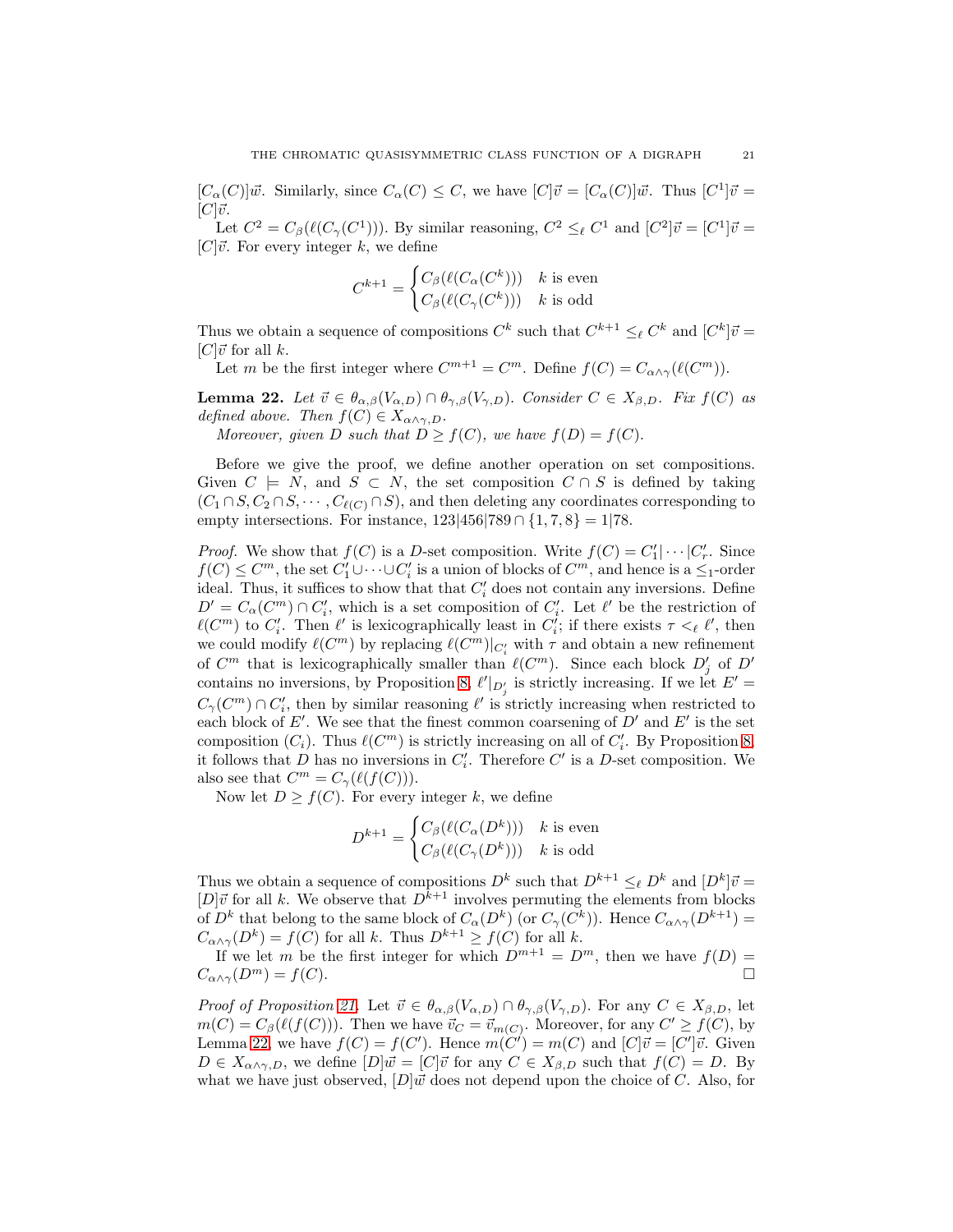any  $C \in X_{\beta,D}$ , we know that  $f(C) \in X_{\alpha \wedge \gamma,D}$  by Lemma [22.](#page-20-0) Thus  $\theta_{\alpha \wedge \gamma,\beta}(\vec{w}) = \vec{v}$ . Hence  $\vec{v} \in \theta_{\alpha \wedge \gamma,\beta}(V_{\alpha \wedge \gamma,D}).$ 

For  $\alpha \models |N|$ , we define  $W_{\alpha,D}$  to be the complement in  $V_{\alpha,D}$  of the module

 $span{\theta_{\beta,\alpha}(X_{\beta,D}) : \beta < \alpha}$ 

Proposition 23. Let D be a locally special double poset on a finite set N. Let  $\alpha \leq \beta \models |N|$  and  $\gamma \leq \beta$ . Then we have  $\theta_{\alpha,\beta}(W_{\alpha,D}) \cap \theta_{\gamma,\beta}(W_{\gamma,D}) = {\overline{0}}.$ 

*Proof.* Let  $\vec{v} \in \theta_{\alpha,\beta}(W_{\alpha,D}) \cap \theta_{\gamma,\beta}(W_{\gamma,D})$ . Then  $\vec{v} = \theta_{\alpha,\beta}(\vec{y})$  for some  $\vec{y} \in W_{\alpha,D}$ . By Proposition [21](#page-19-1) and Proposition [15,](#page-17-3) we have  $\vec{v} \in \theta_{\alpha \wedge \gamma,\beta}(V_{\alpha \wedge \gamma,D}) = \theta_{\alpha,\beta} \circ$  $\theta_{\alpha\wedge\gamma,\alpha}(V_{\alpha\wedge\gamma,D})$ . Thus  $\vec{v} = \theta_{\alpha,\beta}(\vec{z})$  for some  $\vec{z} \in \theta_{\alpha\wedge\gamma,\alpha}(V_{\alpha\wedge\gamma,D})$ . Since  $\theta_{\alpha,\beta}$  is injective, we have  $\vec{y} = \vec{z}$ . However, by the definition of  $W_{\alpha,D}$ , it follows that  $\vec{y} = \vec{z} = \vec{0}$ , and thus  $\vec{v} = \vec{0}$ . Hence  $\theta_{\alpha,\beta}(W_{\alpha,D}) \cap \theta_{\gamma,\beta}(W_{\gamma,D}) = {\vec{0}}.$ 

*Proof of Theorem [17.](#page-18-0)* Let D be a locally special poset on N with  $\mathfrak{G} \subseteq \text{Aut}(D)$ . Let us write  $\Omega(D, \mathfrak{G}, \mathbf{x}) = \sum$  $\alpha = |N|$  $\psi_{\alpha,D}F_{\alpha}$  where the  $\psi_{\alpha,D}$  are virtual characters. Then we have  $\chi_{\alpha}(D, \mathfrak{G}) = \sum_{\beta \leq \alpha} \psi_{\beta, D}$ . We claim that  $\psi_{\beta, D}$  is the character of  $W_{\beta, D}$ . It suffices to show that

(3) 
$$
V_{\alpha,D} = \bigoplus_{\beta \leq \alpha} \theta_{\beta,\alpha}(W_{\beta,D}) \simeq \bigoplus_{\beta \leq \alpha} W_{\beta,D}
$$

as  $\mathfrak{G}\text{-modules}$  for all  $\alpha \models |N|$ .

We prove Equation [\(3\)](#page-21-1) by induction on  $\ell(\alpha)$ . We see that

<span id="page-21-1"></span>
$$
\text{span}\{\theta_{\beta,\alpha}(W_{\beta,D}) : \beta < \alpha\} \subseteq \text{span}\{\theta_{\beta,\alpha}(X_{\beta,D}) : \beta < \alpha\}.
$$

By induction, we have

$$
\theta_{\beta,\alpha}(V_{\beta,D}) = \theta_{\beta,\alpha}(\bigoplus_{\gamma\leq\beta}\theta_{\gamma,\beta}(W_{\gamma,D})) = \bigoplus_{\gamma\leq\beta}\theta_{\gamma,\alpha}(W_{\gamma,D}).
$$

The last equality uses the fact that  $\theta_{\beta,\alpha}$  is  $\mathfrak{G}$ -invariant, and the property that  $\theta_{\beta,\alpha} \circ \theta_{\gamma,\beta} = \theta_{\gamma,\alpha}$ . Thus we have

$$
\text{span}\{\theta_{\beta,\alpha}(X_{\beta,D}) : \beta < \alpha\} = \text{span}\{\theta_{\beta,\alpha}(W_{\beta,D}) : \beta < \alpha\} = \bigoplus_{\beta < \alpha} \theta_{\beta,\alpha}(W_{\beta,D}).
$$

Combined with the definition of  $W_{\alpha,D}$ , we get

$$
V_{\alpha,D} = \bigoplus_{\beta \leq \alpha} \theta_{\beta,\alpha}(W_{\beta,D}) \simeq \bigoplus_{\beta \leq \alpha} W_{\beta,D}
$$

<span id="page-21-0"></span>where the last isomorphism comes from the fact that  $\theta_{\beta,\alpha}$  is  $\mathfrak{G}\text{-invariant}$  and injective.

# 8. Orbital Invariants

In this section we define orbital quasisymmetric function invariants. In the case of double posets, the resulting invariant was already studied by Grinberg [\[10\]](#page-26-1). These are quasisymmetric functions whose coefficients count the number of orbits of a group action. Due to Burnside's Lemma, these invariants can be computed as  $\langle 1, \chi \rangle$ , where 1 is the trivial character, and  $\chi$  is the quasisymmetric class function. As a result, we see that we derive many results for our orbital invariants from the class functions.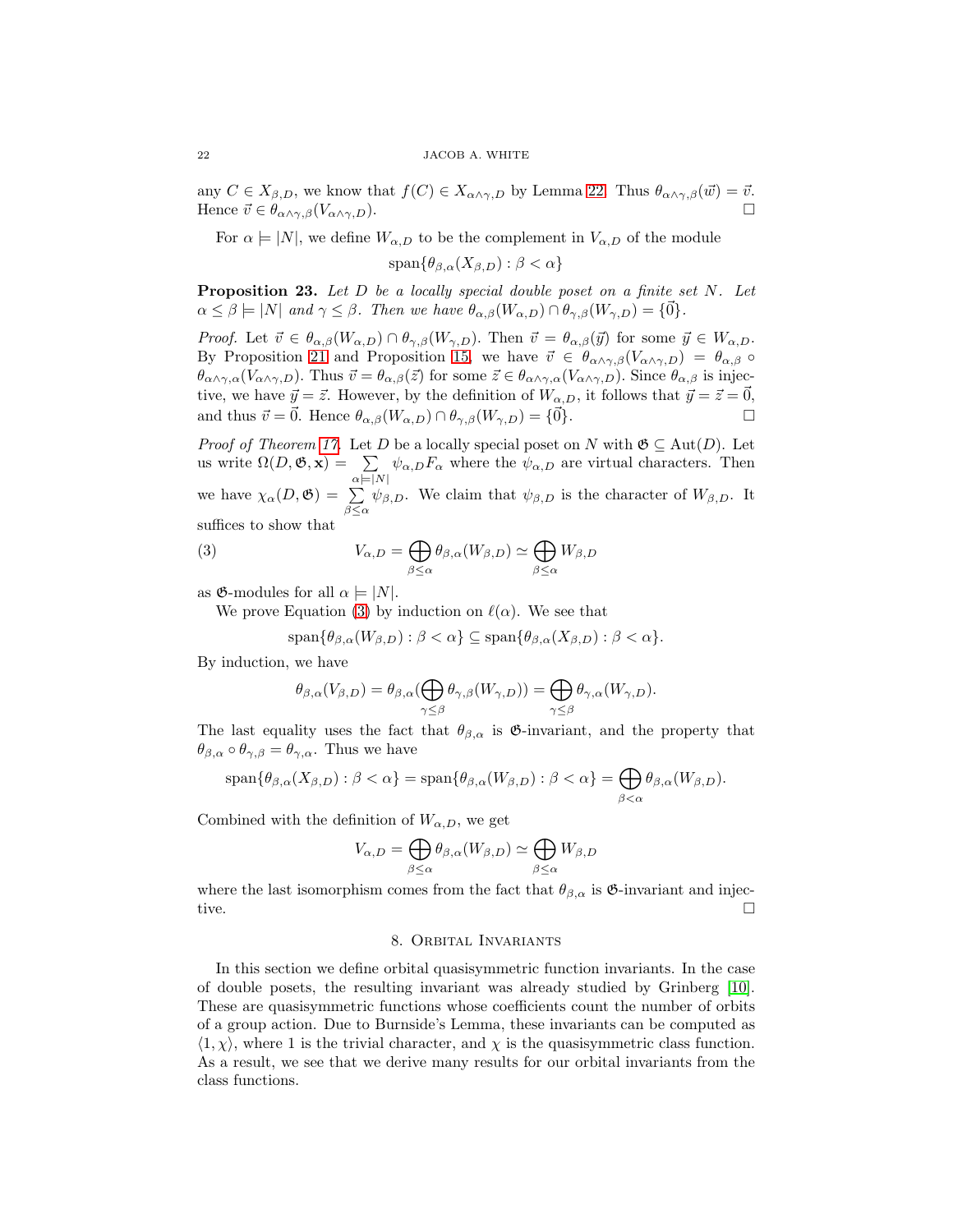We define the *orbital quasisymmetric D-partition enumerator* by

$$
\Omega^{O}(D, \mathfrak{G}, \mathbf{x}) = \frac{1}{|\mathfrak{G}|} \sum_{\mathfrak{g} \in \mathfrak{G}} \Omega(D, \mathfrak{G}, \mathbf{x}; \mathfrak{g})
$$

and the orbital order polynomial by

$$
\Omega^O(D, \mathfrak{G},x)=\frac{1}{|\mathfrak{G}|}\sum_{\mathfrak{g}\in \mathfrak{G}}\Omega(D, \mathfrak{G},x;\mathfrak{g}).
$$

We also define the *orbital chromatic quasisymmetric function* of a digraph  $G$  by

$$
\chi^{O}(G, \mathfrak{G}, t, \mathbf{x}) = \frac{1}{|\mathfrak{G}|} \sum_{\mathfrak{g} \in \mathfrak{G}} \chi(G, \mathfrak{G}, t, \mathbf{x}; \mathfrak{g})
$$

and the orbital chromatic polynomial by

$$
\chi^{O}(G, \mathfrak{G}, t, x) = \frac{1}{|\mathfrak{G}|} \sum_{\mathfrak{g} \in \mathfrak{G}} \chi(G, \mathfrak{G}, t, x; \mathfrak{g})
$$

The following results follow from Burnside's Lemma. Property 2 is Grinberg's definition of the orbital D-partition enumerator.

**Proposition 24.** Let D be a double poset on a finite set N and let  $\mathfrak{G} \subseteq \text{Aut}(D)$ . Let G be a digraph on N, and let  $\mathfrak{H} \subseteq \text{Aut}(G)$ .

- (1) We have  $[M_{\alpha}]\Omega^{O}(D,\mathfrak{G},x) = |X_{\alpha,D}/\mathfrak{G}|.$
- (2) Let T be a transversal for  $\mathfrak G$  acting on  $P_D$ . Then  $\Omega^O(D, \mathfrak G, \mathbf x) = \sum \mathbf x^f$ .  $f \!\in\! \mathcal{T}$
- (3) For  $n \in \mathbb{N}$ , we have  $\Omega^O(D, \mathfrak{G}, n) = |X_{n,D}/\mathfrak{G}|$ .
- (4) Let T be a transversal for  $\mathfrak H$  acting on  $C_G$ . Then  $\Omega^O(G, \mathfrak H, \mathbf x) = \sum_{\alpha}$  $f \in \mathcal{T}$  $\mathbf{x}^f$  .
- (5) For  $n \in \mathbb{N}$ , and  $k > 0$ , we have  $[t^k] \chi^O(G, \mathfrak{H}, t, n) = |C_{k,n,G}/\mathfrak{H}|$ .

Proof. We will prove the first and second claim. The rest are similar. For the first, we observe that

$$
[M_{\alpha}]\Omega^{O}(D, \mathfrak{G}, \mathbf{x}) = \frac{1}{|\mathfrak{G}|} \sum_{\mathfrak{g} \in \mathfrak{G}} [M_{\alpha}]\Omega(D, \mathfrak{G}, \mathbf{x}; \mathfrak{g}) = \frac{1}{|\mathfrak{G}|} \sum_{\mathfrak{g} \in \mathfrak{G}} |\operatorname{Fix}_{\mathfrak{g}}(X_{\alpha,D})|.
$$

For the second identity, we note that for any  $f: N \to \mathbb{N}$  and  $\sigma \in \mathfrak{S}_N$ , we have  $\mathbf{x}^{\sigma f} = \mathbf{x}^f$ . We see that

$$
\frac{1}{|\mathfrak{G}|} \sum_{\mathfrak{g} \in \mathfrak{G}} \Omega(D, \mathfrak{G}, \mathbf{x}; \mathfrak{g}) = \frac{1}{|\mathfrak{G}|} \sum_{\mathfrak{g} \in \mathfrak{G}} \sum_{f \in \text{Fix}_{\mathfrak{g}}(X_D)} \mathbf{x}^f
$$

$$
= \frac{1}{|\mathfrak{G}|} \sum_{f \in X_D} \mathbf{x}^f \sum_{\mathfrak{g} \in \mathfrak{G}_f} 1
$$

$$
= \sum_{f \in X_D} \frac{1}{|\mathfrak{G}(f)|} \mathbf{x}^f
$$

$$
= \sum_{h \in \mathcal{T}} \mathbf{x}^h \sum_{f \in \mathfrak{G}(h)} \frac{1}{|\mathfrak{G}_f|}.
$$

The second equality is just a rearrangment of terms. The third equality follows from the Orbit-Stabilizer Theorem. The last equality involves splitting the summation into a double sum, and recognize that  $x^f$  is constant on orbits. Finally, the inner summation simplifies to 1.  $\Box$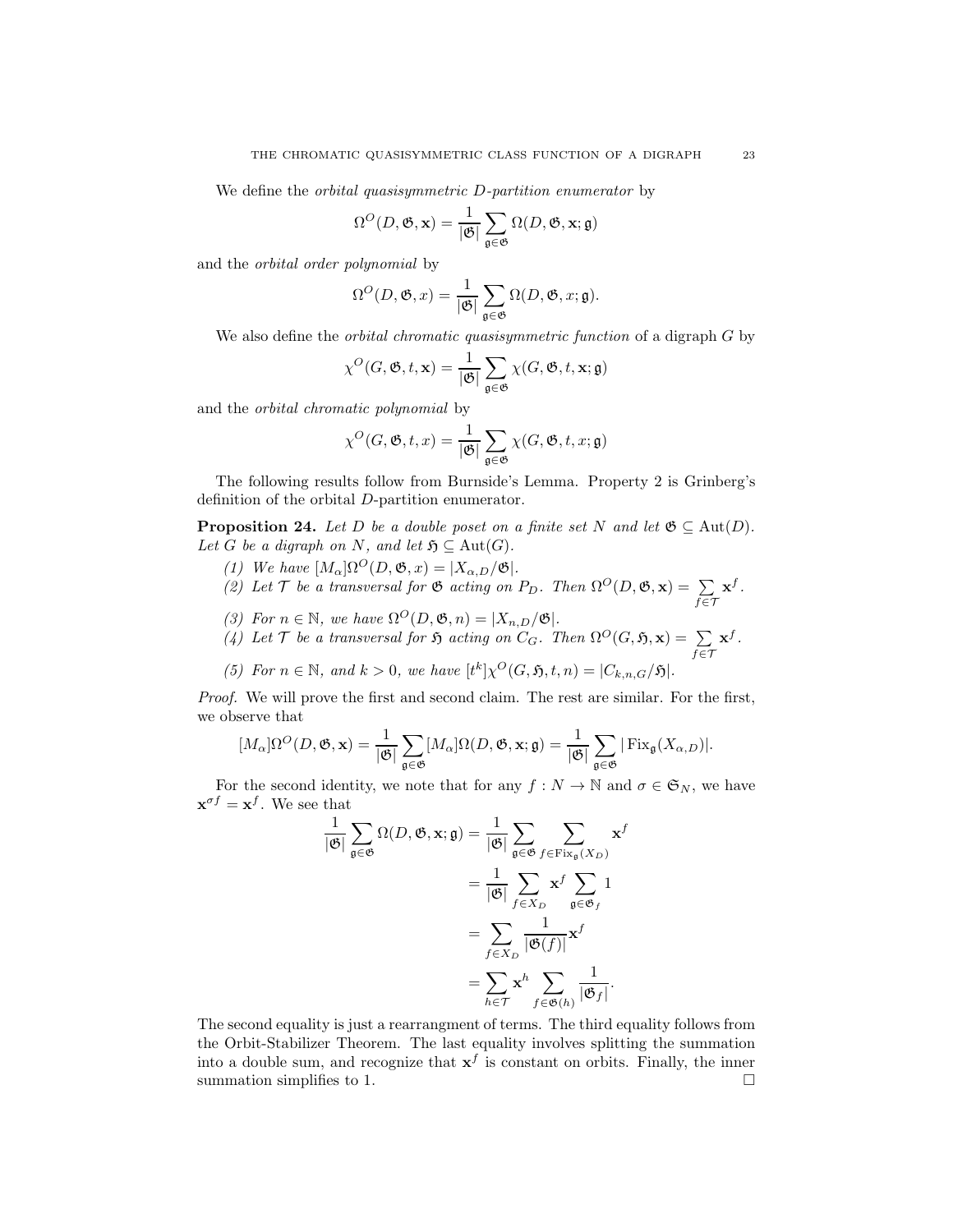We also obtain several facts about the coefficients of the orbital invariants with respect to various bases. For polynomials  $f(t)$  and  $g(t)$ , we write  $f(t) \leq_t g(t)$  if  $g(t) - f(t) \in \mathbb{N}[t].$ 

**Corollary 25.** Let D be a double poset on N. Given  $\mathfrak{G} \subseteq \text{Aut}(D)$ , we have  $\Omega^O(D, \mathfrak{G}, \mathbf{x})$  is M-increasing, and  $\Omega^O(D, \mathfrak{G}, x)$  is strongly flawless.

*Proof.* Let D be a double poset on N, and let  $\mathfrak{G} \subseteq \text{Aut}(D)$ . Since  $\Omega(D, \mathfrak{G}, \mathbf{x})$  is Mincreasing, then if we take the inner product with the trivial character, Proposition [2](#page-5-0) [\(4\)](#page-5-2) implies that that  $\Omega^O(D, \mathfrak{G}, \mathbf{x})$  is M-increasing. Also, Proposition [3](#page-6-0) [\(5\)](#page-7-2) implies that  $\Omega^O(D, \mathfrak{G}, x)$  is strongly flawless.

Suppose that D is locally special. Then by Corollary [18,](#page-19-2) applied with  $\psi$  being the trivial character, we see that  $\Omega^O(D, \mathfrak{G}, \mathbf{x})$  is F-positive. Since  $\Omega^O(D, \mathfrak{G}, x)$  =  $ps(\Omega^O(D, \mathfrak{G}, \mathbf{x}))$ , it follows from Proposition [3](#page-6-0) [\(5\)](#page-7-2) that  $\Omega^O(D, \mathfrak{G}, x)$  is h-positive.

Let G be a directed graph, and let  $\mathfrak{H} \subseteq \text{Aut}(G)$ . Fix  $k \in \mathbb{N}$ . By Theorem [19,](#page-19-0) we see that  $[t^k] \chi^O(G, \mathfrak{H}, \mathbf{x})$  is F-positive. Hence it is also M-increasing. By principal specialization and Proposition [3](#page-6-0) [\(5\),](#page-7-2) we see that  $[t^k] \chi^O(G, \mathfrak{H}, x)$  is h-positive, and  $[t^k] \chi^O(G, \mathfrak{H}, x)$  is strongly flawless.

$$
\Box
$$

8.1. Orbital Combinatorial Reciprocity Results. We can also obtain a combinatorial reciprocity for the orbital D-partition enumerator, although it involves the notion of coeven D-partition. Given a group  $\mathfrak{G} \subseteq \mathfrak{S}_N$ , and an action of  $\mathfrak{G}$  on a set X, let we say that an element  $x \in X$  is  $\mathfrak{G}$ -coeven if the stabilizer subgroup  $\mathfrak{G}_x$  is a subgroup of the alternating group  $\mathfrak{A}_N$ . Let  $X^+$  be the set of  $\mathfrak{G}$ -coeven elements. Then  $\mathfrak{G}$  acts on  $X^+$ .

The following Lemma is essentially a restatement of Lemma 7.7 in Grinberg [\[10\]](#page-26-1), although our proof is slightly different.

<span id="page-23-0"></span>**Lemma 26.** Let  $\mathfrak{G} \subseteq \mathfrak{S}_N$  be a group acting on a finite set X.

$$
|X^+/\mathfrak{G}| = \frac{1}{|\mathfrak{G}|} \sum_{\mathfrak{g} \in \mathfrak{G}} \text{sgn}(\mathfrak{g}) |\operatorname{Fix}_{\mathfrak{g}}(X)|
$$

Proof. We have

$$
\frac{1}{|\mathfrak{G}|} \sum_{\mathfrak{g} \in \mathfrak{G}} \text{sgn}(\mathfrak{g}) |\text{Fix}_{\mathfrak{g}}(X)| = \frac{1}{|\mathfrak{G}|} \sum_{\mathfrak{g} \in \mathfrak{G}} \sum_{x \in X : \mathfrak{g}x = x} \text{sgn}(\mathfrak{g})
$$

$$
= \sum_{x \in X} \frac{1}{|\mathfrak{G}|} \sum_{\mathfrak{g} \in \mathfrak{G}_x} \text{sgn}(\mathfrak{g}).
$$

Suppose that  $\mathfrak{G}_x \nsubseteq \mathfrak{A}_N$ . Then  $\mathfrak{H} = \mathfrak{A}_N \cap \mathfrak{G}$  is a normal subgroup of  $\mathfrak{G}$  of index 2. Thus half the elements  $\mathfrak g$  of  $\mathfrak G_x$  are even, and half are odd, and these elements have opposite signs under sgn. Hence the inner sum is zero in that case.

Hence we are left with those x for which  $\mathfrak{G}_x \subseteq \mathfrak{A}_N$ . Then we obtain:

$$
\frac{1}{|\mathfrak{G}|} \sum_{\mathfrak{g} \in \mathfrak{G}} \text{sgn}(\mathfrak{g}) |\text{Fix}_{\mathfrak{g}}(X)| = \sum_{x \in X^+} \frac{1}{|\mathfrak{G}|} \sum_{\mathfrak{g} \in \mathfrak{G}_x} \text{sgn}(\mathfrak{g})
$$

$$
= \frac{1}{|\mathfrak{G}|} \sum_{\mathfrak{g} \in \mathfrak{G}} \sum_{x \in \text{Fix}_{\mathfrak{g}}(X^+)} 1
$$

$$
= |X^+/\mathfrak{G}|.
$$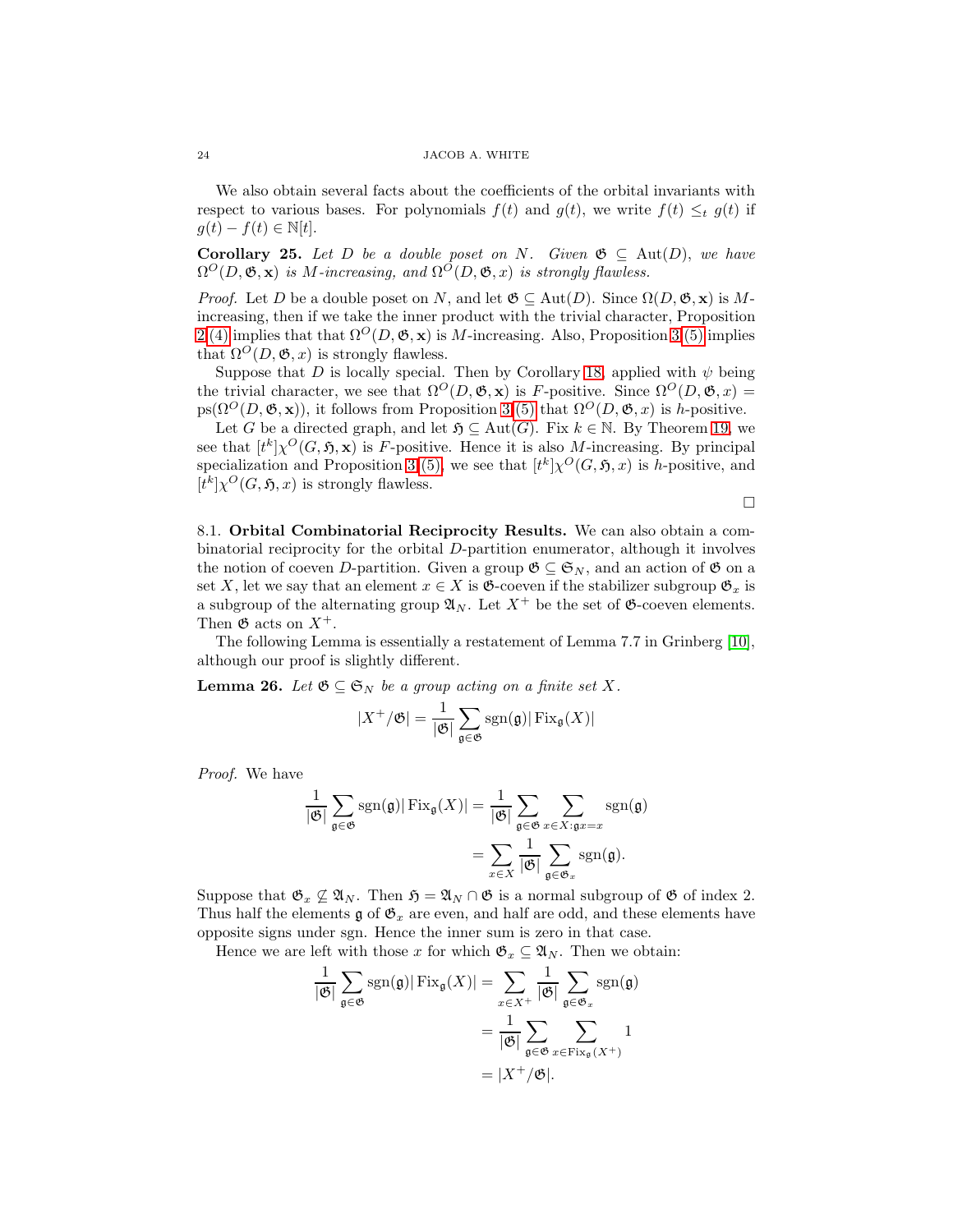We define the  $\mathfrak{G}$ -coeven quasisymmetric function by

$$
\Omega^+(D, \mathfrak{G}, \mathbf{x}) = \frac{1}{|\mathfrak{G}|} \sum_{\mathfrak{g} \in \mathfrak{G}} \text{sgn}(\mathfrak{g}) \Omega(D, \mathfrak{G}, \mathbf{x}; \mathfrak{g})
$$

and the orbital polynomial by

$$
\Omega^+(D, \mathfrak{G}, x) = \frac{1}{|\mathfrak{G}|} \sum_{\mathfrak{g} \in \mathfrak{G}} \text{sgn}(\mathfrak{g}) \Omega(D, \mathfrak{G}, x; \mathfrak{g}).
$$

By using Lemma [26,](#page-23-0) we obtain the following results.

**Proposition 27.** Let D be a double poset on a finite set N and let  $\mathfrak{G} \subseteq \text{Aut}(D)$ . Let G be a digraph on N, and let  $\mathfrak{H} \subseteq \text{Aut}(G)$ .

- (1) We have  $[M_{\alpha}]\Omega^{+}(D,\mathfrak{G},x) = |X_{\alpha,D}^{+}/\mathfrak{G}|.$
- (2) Let T be a transversal for  $\mathfrak G$  acting on  $P^+_D$ . Then  $\Omega^+(D,\mathfrak G,x)=\sum_{n=1}^{\infty}x^f$ . f∈T
- (3) For  $n \in \mathbb{N}$ , we have  $\Omega^+(D, \mathfrak{G}, n) = |X_{n,D}^+/\mathfrak{G}|$ .
- (4) If  $\mathcal T$  is a transversal for  $\mathfrak H$  acting on  $C_D^+$ , then  $\chi^+(G, \mathfrak H, t, n) = \sum_{\alpha}$  $t^{\mathrm{asc}(f)}\mathbf{x}^f$ .
- (5) For  $n \in \mathbb{N}$ , and  $k > 0$ , we have  $[t^k] \chi^+(G, \mathfrak{H}, t, n) = |C^+_{k,n,G} / \mathfrak{H}|$ .

Now we discuss the Combinatorial Reciprocity Theorem for orbital quasisymmetric functions. The first result is Theorem 4.7 of Grinberg [\[10\]](#page-26-1).

**Theorem 28.** Let  $D$  be a locally special double poset on a finite set  $N$ , and let  $\mathfrak{G} \subseteq \text{Aut}(D)$ . Then we have the following identities.

- $(1)$   $(-1)^{|N|}S\Omega^{O}(D, \mathfrak{G}, \mathbf{x}) = \Omega^{+}(D^*, \mathfrak{G}, \mathbf{x}).$
- $(2)$   $(-1)^{|N|}S\Omega^{+}(D, \mathfrak{G}, \mathbf{x}) = \Omega^{O}(D^{*}, \mathfrak{G}, \mathbf{x}).$
- $(3)$   $(-1)^{|N|}\Omega^{O}(D, \mathfrak{G}, -x) = \Omega^{+}(D^{*}, \mathfrak{G}, x).$
- $(4)$   $(-1)^{|N|}\Omega^{+}(D, \mathfrak{G}, -x) = \Omega^{O}(D^{*}, \mathfrak{G}, x).$

Now we discuss the Combinatorial Reciprocity Theorem for orbital chromatic quasisymmetric functions.

**Theorem 29.** Let G be a digraph on a finite set N, and let  $\mathfrak{G} \subseteq \text{Aut}(G)$ .

Then we have the following identities:

 $(1)$   $(-1)^{|N|}S\chi^{O}(G,\mathfrak{G},t,\mathbf{x})=\overline{\chi}^{+}(G,\mathfrak{G},t,\mathbf{x}).$ (2)  $(-1)^{|N|}S_{\chi}^+(G, \mathfrak{G}, t, \mathbf{x}) = \overline{\chi}^O(G, \mathfrak{G}, t, \mathbf{x}).$ (3)  $(-1)^{|N|} \chi^O(G, \mathfrak{G}, t, -x) = \overline{\chi}^+(G, \mathfrak{G}, t, x).$ (4)  $(-1)^{|N|}\chi^+(G, \mathfrak{G}, t, -x) = \overline{\chi}^O(G, \mathfrak{G}, t, x).$ 

Proof. All formulas are proven in a similar manner, so we only prove the first formula. Let G be a digraph on a finite set N, and let  $\mathfrak{G} \subseteq Aut(G)$ . By Theorem [14,](#page-16-0) we have

$$
(-1)^{|N|} S \chi^{O}(G, \mathfrak{G}, t, \mathbf{x}) = \frac{(-1)^{|N|}}{|\mathfrak{G}|} \sum_{\mathfrak{g} \in \mathfrak{G}} S \chi(G, \mathfrak{G}, t, \mathbf{x}; \mathfrak{g})
$$

$$
= \frac{1}{|\mathfrak{G}|} \sum_{\mathfrak{g} \in \mathfrak{G}} \text{sgn}(\mathfrak{g}) \overline{\chi}(G, \mathfrak{G}, t, \mathbf{x}; \mathfrak{g})
$$

$$
= \overline{\chi}^{+}(G, \mathfrak{G}, t, \mathbf{x}).
$$

 $\Box$ 

 $f \in \mathcal{T}$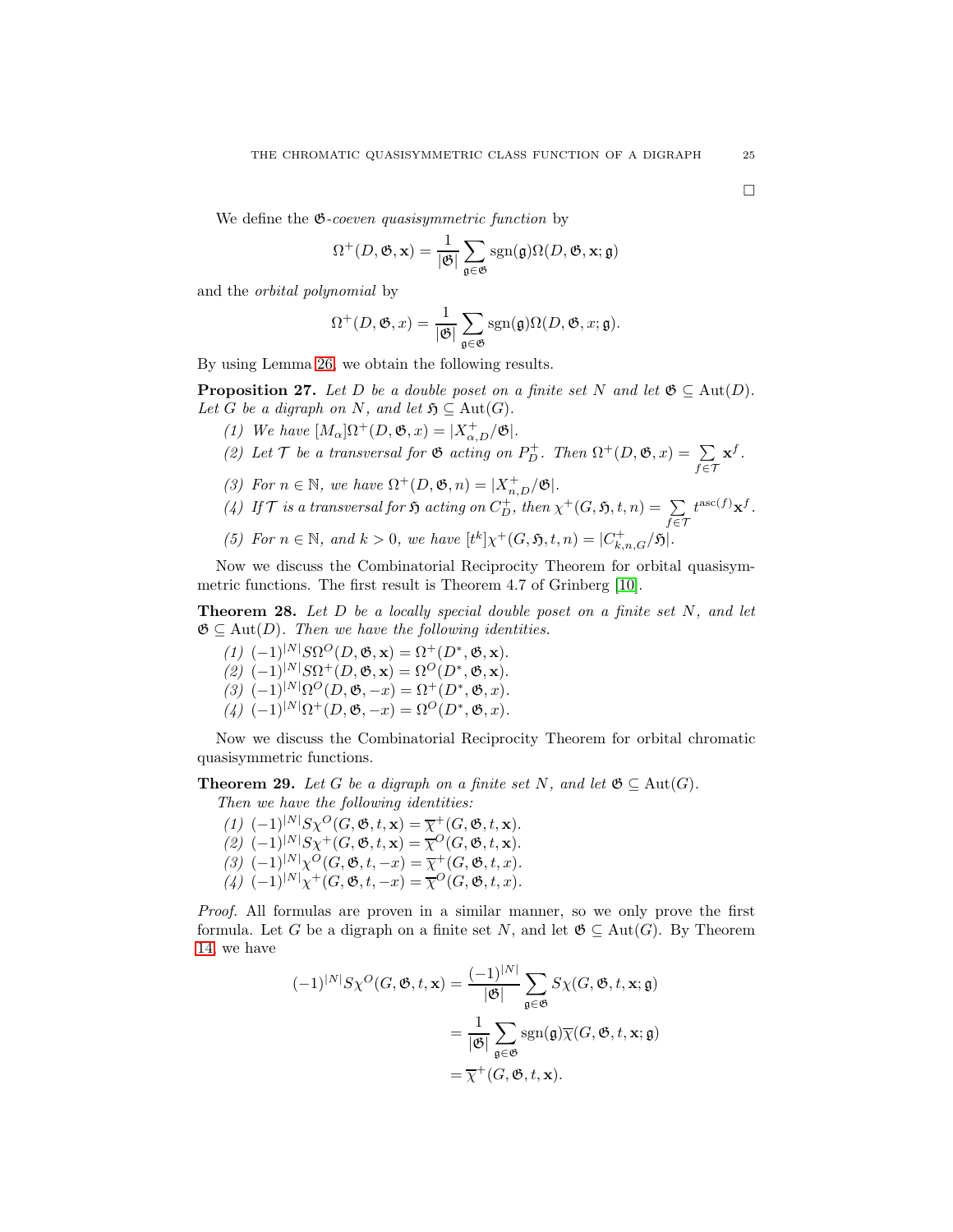## 9. Future Directions

<span id="page-25-2"></span>First, we note that Stapledon [\[19\]](#page-26-2) defines a different generalization of the  $h^*$ vector. His work involves a group  $\mathfrak G$  acting on the lattice points of a polytope. Given a quasipolynomial  $p(x)$ , whose coefficients are characters, he defines

$$
\sum_{n\geq 0} p(n)t^n = \frac{h^*(t)}{(1-t)\det[I-t\rho]}
$$

The  $h^*$ -vector is defined for any class function that takes on values in the ring of quasipolynomials, while our  $h$ -vector is only defined for class functions in the ring of polynomials, so the  $h^*$ -vector is a more general invariant. When we restrict to polynomials, the  $h^*$ -vector is different than the  $h$ -vector. Is the order polynomial class function of a double poset  $h^*$ -effective? Is the chromatic polynomial of a digraph h ∗ -effective?

There are other bases of quasisymmetric functions. A very recent basis is the basis of quasisymmetric power sums  $\Psi_{\alpha}$ , introduced in [\[3\]](#page-25-4). It has been shown that the P-partition enumerator, and the chromatic quasisymmetric function of a digraph are both  $\Psi$ -positive [\[2\]](#page-25-5). Is the D-partition quasisymmetric class function Ψ-effective? Is the chromatic quasisymmetric class function Ψ-effective?

We also would like to have a better description of  $\Omega^O(D, \mathfrak{G}, \mathbf{x})$  in the F basis. We know the coefficients are positive. What do they count?

On a similar note, is the f-vector  $\Omega^O(D, \mathfrak{G}, x)$  effectively unimodal? This would mean that there exists an i such that  $f_j \leq_{\mathfrak{G}} f_k$  for  $k \leq i$ , and  $f_j \geq_{\mathfrak{G}} f_k$  for  $i \leq j$ . This is still an open question even for trivial group actions. Our example in Figure [6](#page-17-1) shows that the h-vector for a locally special double poset can fail to be effectively unimodal. We can obtain the h-vector of  $\Omega^O(D, \mathfrak{G}, x)$  by taking the coefficients of  $\chi_1$  in the h-vector of  $\Omega(D, \mathfrak{G}, x)$ . Doing so results in the sequence  $(0, 0, 1, 0, 1, 0)$ which fails to be unimodal.

Finally, we could consider proving our results using the theory of combinatorial Hopf monoids, as studied by Aguiar and Mahajan [\[1\]](#page-25-6). We will pursue this idea in a subsequent paper, using the theory of Hopf monoids to prove  $F$ -effectiveness and combinatorial reciprocity results for quasisymmetric class function invariants associated other combinatorial Hopf monoids.

## **REFERENCES**

- <span id="page-25-6"></span>1. Marcelo Aguiar and Swapneel Mahajan, Monoidal functors, species and Hopf algebras, CRM Monograph Series, vol. 29, American Mathematical Society, Providence, RI, 2010, With forewords by Kenneth Brown and Stephen Chase and André Joyal. MR 2724388 (2012g:18009)
- <span id="page-25-5"></span>2. Per Alexandersson and Robin Sulzgruber, P-partitions and p-positivity, Sém. Lothar. Combin. 82B (2020), Art. 61, 12. MR 4098282
- <span id="page-25-4"></span>3. Cristina Ballantine, Zajj Daugherty, Angela Hicks, Sarah Mason, and Elizabeth Niese, On quasisymmetric power sums, J. Combin. Theory Ser. A 175 (2020), 105273, 37. MR 4103331
- <span id="page-25-1"></span>4. Matthias Beck and Raman Sanyal, Combinatorial reciprocity theorems, Graduate Studies in Mathematics, vol. 195, American Mathematical Society, Providence, RI, 2018, An invitation to enumerative geometric combinatorics. MR 3839322
- <span id="page-25-0"></span>5. Peter J. Cameron and K. K. Kayibi, Orbital chromatic and flow roots, Combin. Probab. Comput. 16 (2007), no. 3, 401–407. MR 2312434
- <span id="page-25-3"></span>6. N. G. de Bruijn, Ca. van Ebbenhorst Tengbergen, and D. Kruyswijk, On the set of divisors of a number, Nieuw Arch. Wiskunde (2) 23 (1951), 191–193. MR 0043115